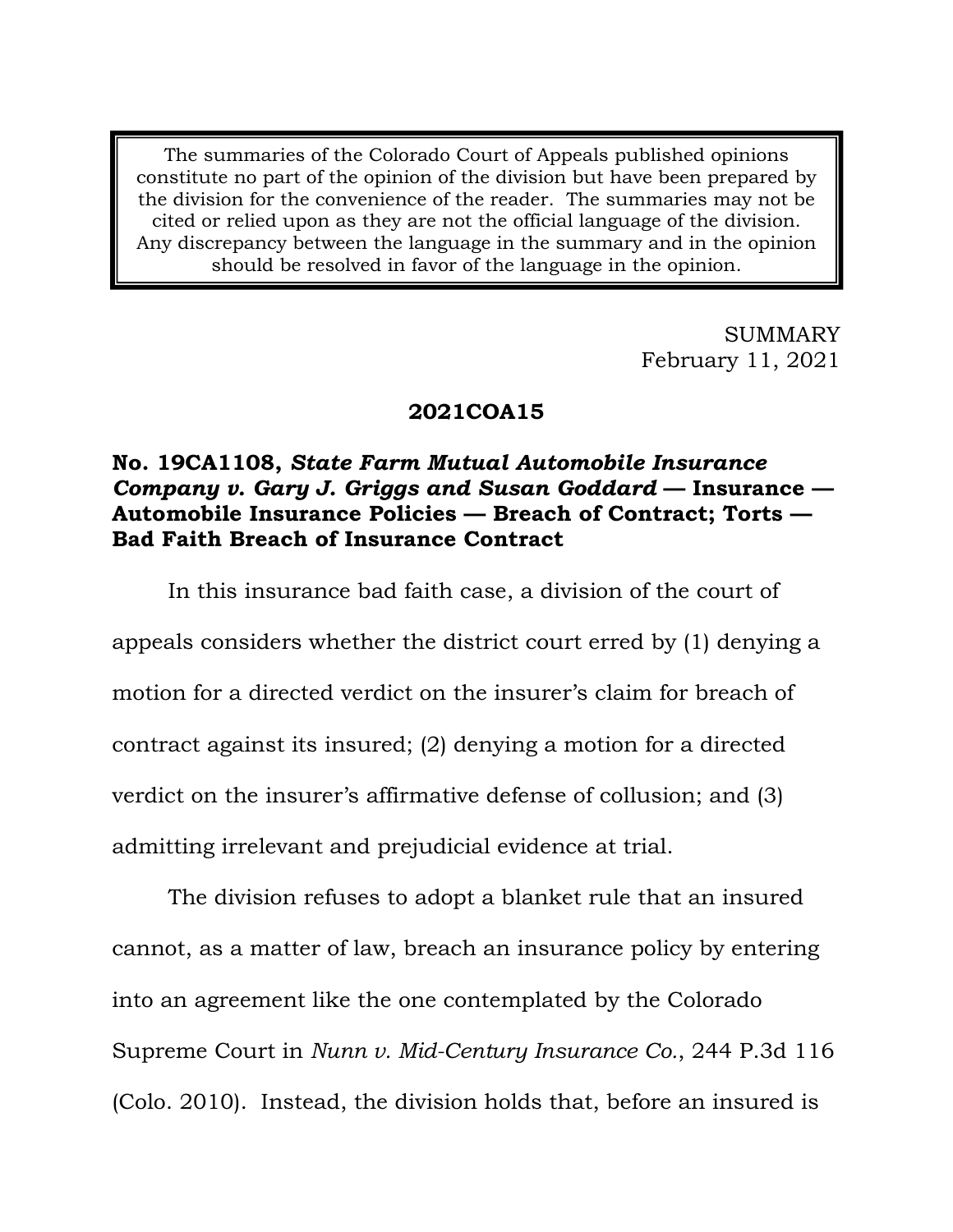justified in stipulating to a judgment and assigning its claims against its insurer to a third-party claimant, it must first appear that the insurer has unreasonably refused to defend the insured or to settle the claim within policy limits. Whether an insurer appears to have acted unreasonably and whether an insured has breached an insurance contract by entering into such an agreement are questions of fact.

The division also concludes that any error by the district court in allowing the jury to consider the insurer's collusion affirmative defense was harmless because the jury found that the bad faith claim failed on its elements and never reached the merits of the defense. Finally, the division concludes the district court did not erroneously admit irrelevant or prejudicial evidence.

For these reasons, the division affirms the judgment.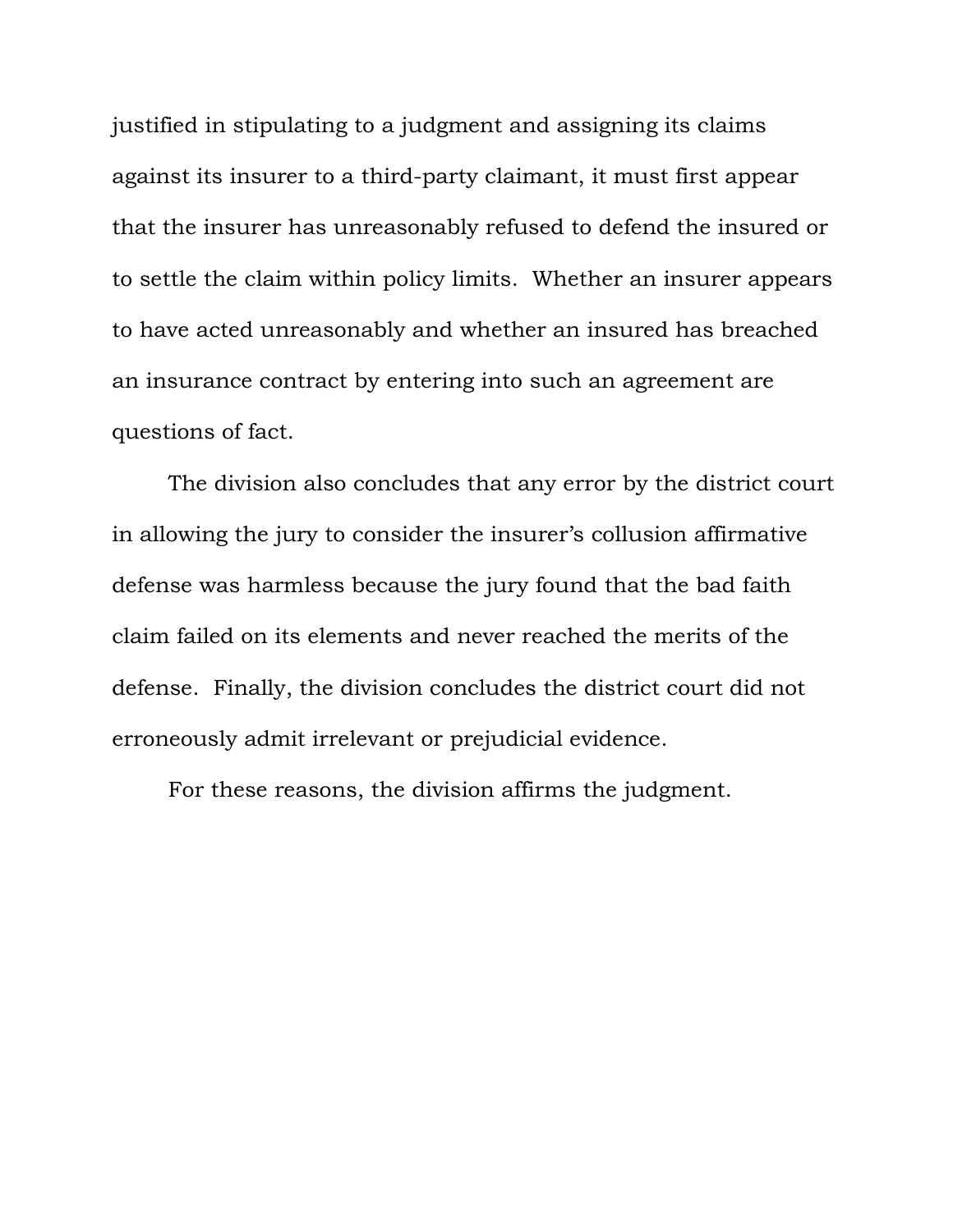### Court of Appeals No. 19CA1108 City and County of Broomfield District Court No. 16CV30175 Honorable Emily E. Anderson, Judge

State Farm Mutual Automobile Insurance Company,

Plaintiff-Appellee,

v.

Susan A. Goddard,

Defendant-Appellant.

#### JUDGMENT AFFIRMED

Division VI Opinion by JUDGE BROWN Bernard, C.J and Vogt\*, J., concur

Announced February 11, 2021

Spencer Fane LLP, Evan Stephenson, Kayla Leigh Scroggins-Uptigrove, Denver, Colorado, for Plaintiff-Appellee

Franklin D. Azar & Associates, P.C., Natalie A. Brown, DezaRae D. LaCrue, Elisabeth Owen, Aurora, Colorado, for Defendant-Appellant

\*Sitting by assignment of the Chief Justice under provisions of Colo. Const. art. VI, § 5(3), and § 24-51-1105, C.R.S. 2020.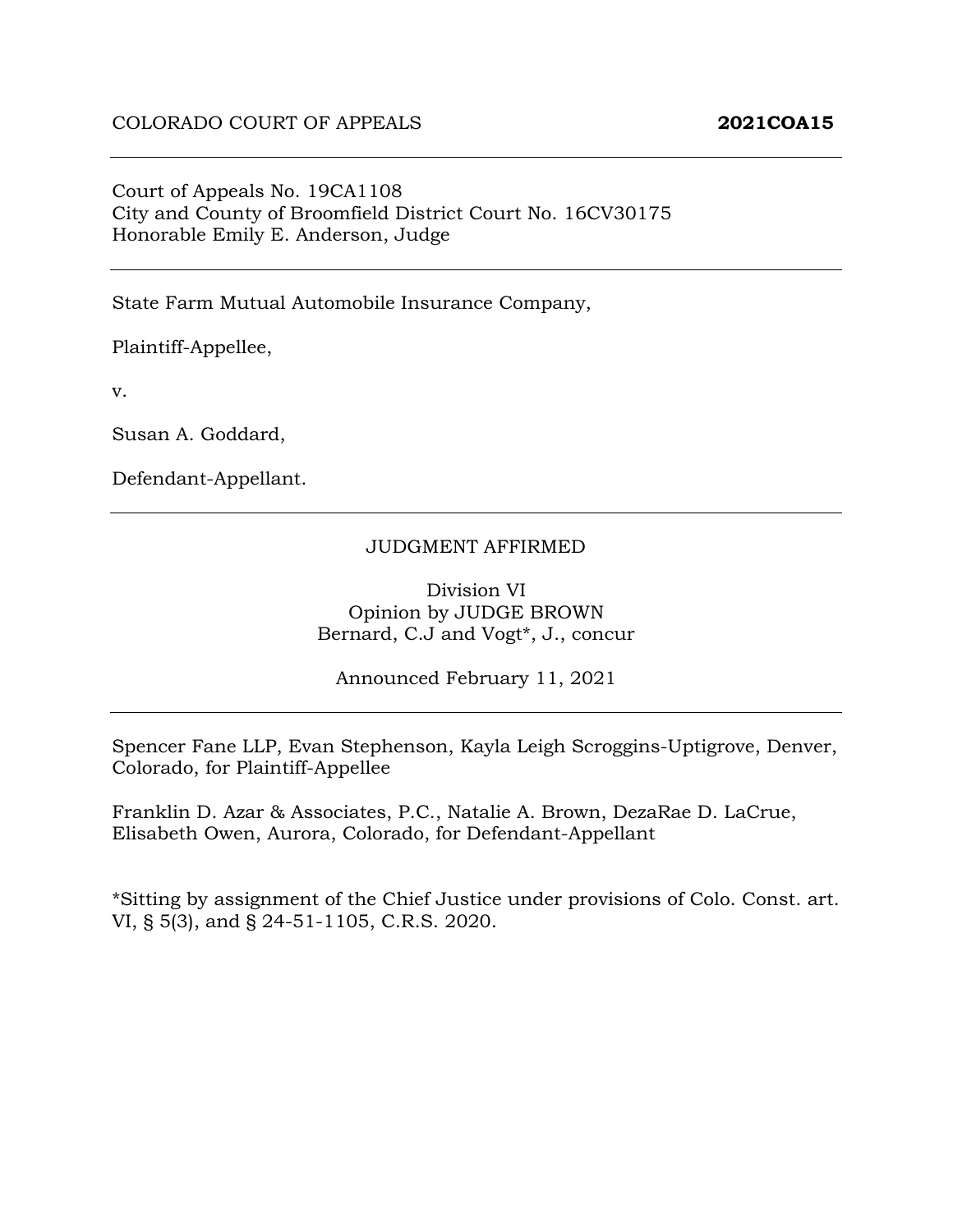¶ 1 This insurance bad faith case requires us to explore the circumstances under which an insured may protect itself from an insurer's apparent bad faith conduct — by stipulating to a judgment and assigning its claims against its insurer to a third-party claimant — without breaching its insurance contract.

¶ 2 State Farm Mutual Automobile Insurance Company (State Farm) sued its insured, Gary J. Griggs, seeking a declaration that Griggs breached his insurance contract by, among other things, entering into an agreement with third-party claimant Susan Goddard, whereby Griggs stipulated to entry of a judgment against him in an amount to be determined by binding arbitration and assigned to Goddard any claims he had against State Farm. Goddard, as Griggs's assignee, brought a bad faith counterclaim against State Farm.

¶ 3 Goddard contends that the district court erred by allowing the jury to consider the breach of contract claim because it was required to determine as a matter of law whether Griggs's conduct violated the insurance policy. And she argues that Griggs could not have violated the insurance policy by entering into the agreement because his conduct was expressly authorized by the Colorado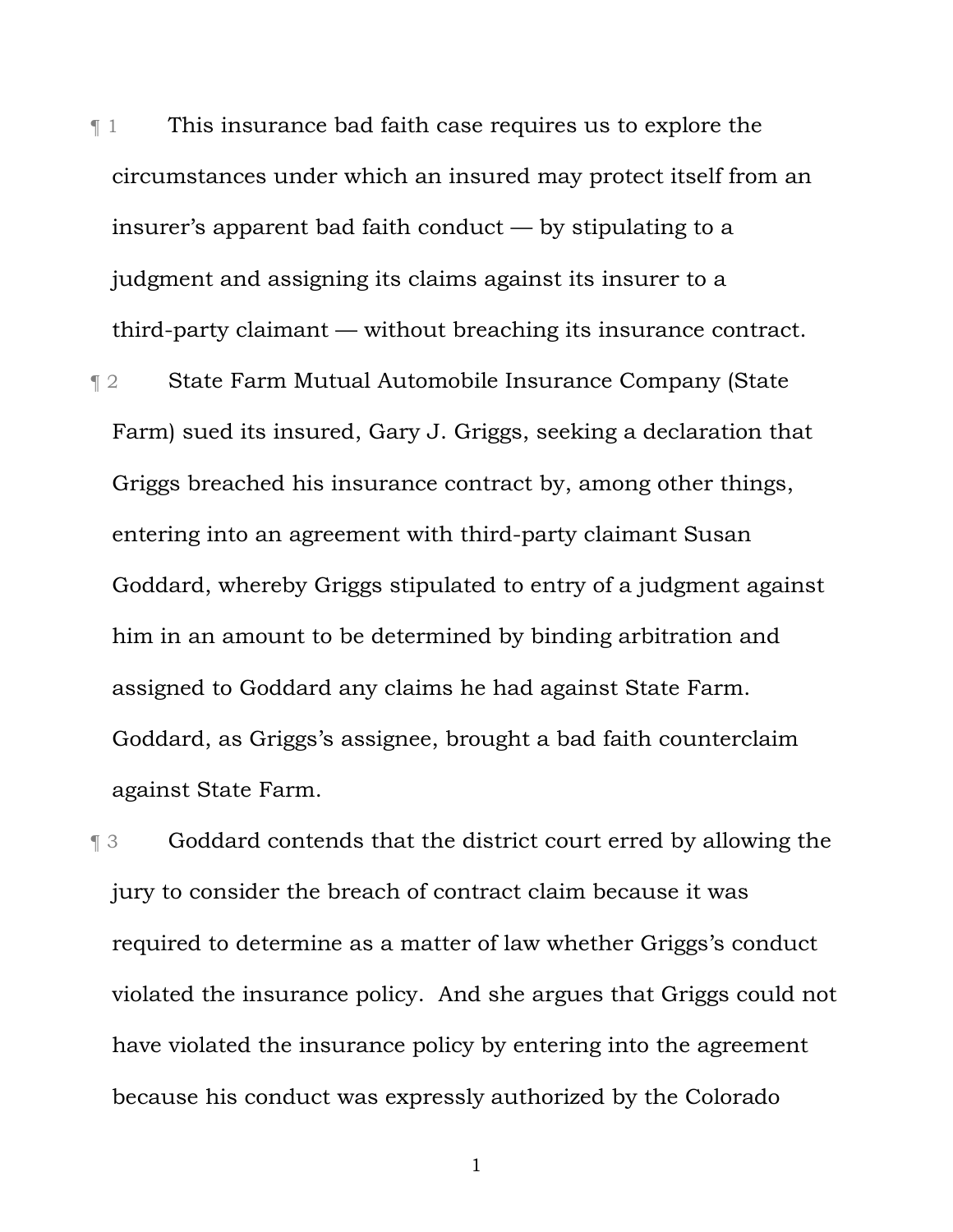Supreme Court in *Nunn v. Mid-Century Insurance Co.*, 244 P.3d 116 (Colo. 2010).

¶ 4 We reject Goddard's contention. Before an insured is justified in stipulating to a judgment and assigning its claims against its insurer to a third-party claimant, it must first appear that the insurer has unreasonably refused to defend the insured or to settle the claim within policy limits. And whether an insurer appears to have acted unreasonably is a question of fact. Thus, whether an insured has breached an insurance contract by entering into such an agreement is, like any other alleged breach of contract, a question for the fact finder.

¶ 5 Because we also reject the balance of Goddard's contentions on appeal, we affirm the district court's entry of judgment on a jury verdict in favor of State Farm.

### I. Background

¶ 6 State Farm insured Griggs under an auto insurance policy (the policy) with liability limits for bodily injury of \$25,000 per person and \$50,000 per accident.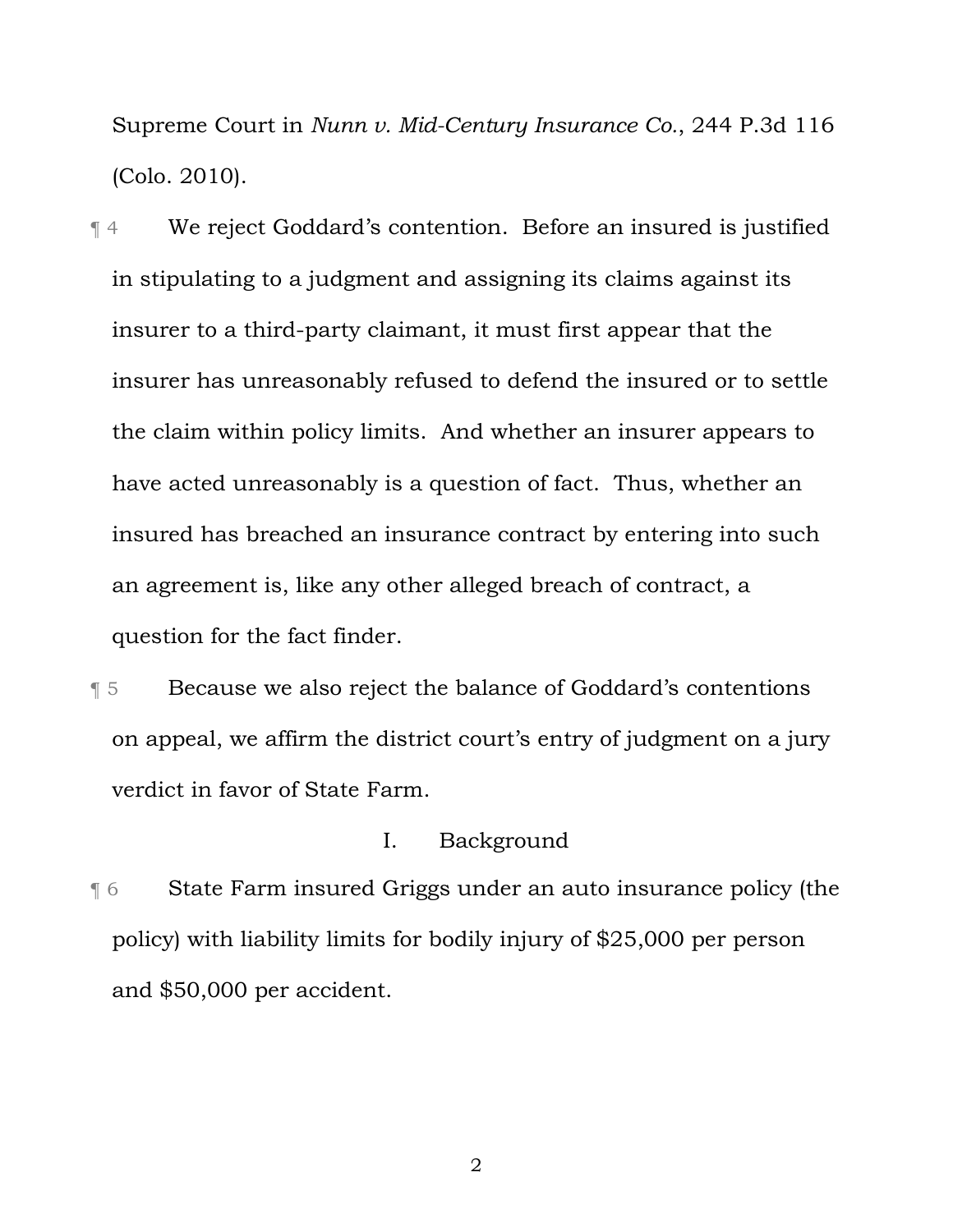- ¶ 7 On November 30, 2013, Griggs injured Goddard and two other persons in a four-vehicle accident. Goddard and the other two injured persons each made a claim under the policy.
- ¶ 8 On December 16, 2013, Goddard retained Franklin D. Azar & Associates, P.C. (the Azar firm) as her counsel under a written contingent-fee agreement (the Azar fee agreement).

¶ 9 On March 5, 2014, the Azar firm sent State Farm a settlement demand letter seeking to resolve Goddard's claim for the \$25,000 policy limit. The letter claimed that Goddard had incurred \$2,410.00 in documented medical expenses; that records reflecting the charges she incurred at the hospital remained pending; and that she missed two days of work for a total wage loss of \$141.60. The letter did not claim that Goddard would continue to incur medical expenses or suffer future damages. The letter further provided as follows:

> We hereby demand your insured's policy limits and Ms. Goddard will settle for policy limits if offered to us by 5 p.m. on April 4, 2014. If not offered by that date and time, then consider our offer to be automatically withdrawn at the expiration of that time period. Our offer is conditioned on you providing proof of your insured's policy limits for all coverages available to Ms. Goddard for this claim, as well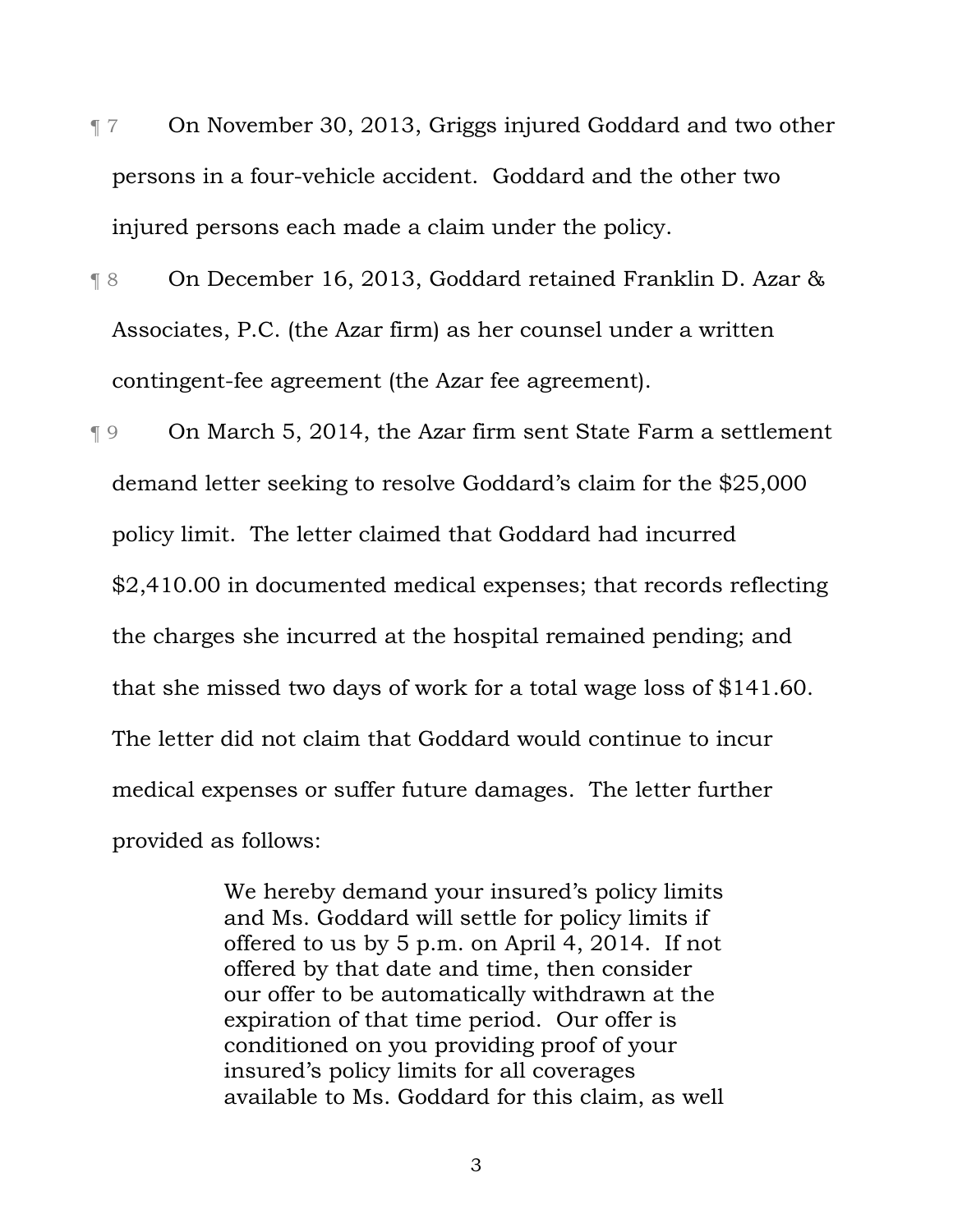as the underinsured motorist carrier granting permission to settle for the underlying liability limits.

- ¶ 10 On April 4, 2014, the date Goddard's settlement offer expired, State Farm offered \$5,000 to settle her claim based on the documentation she had provided by that date. According to State Farm, Goddard never responded to the offer.
- ¶ 11 Approximately two months later, Goddard provided State Farm with additional medical records, including emergency room and physical and massage therapy records.The records indicated that Goddard had an MRI on April 8, 2014, and thereafter received a referral for a neurological evaluation and psychotherapy.
- ¶ 12 As of February 2015, after State Farm had settled with the two other injured persons, only \$18,500 remained under the policy's per accident limit. State Farm offered Goddard the remaining \$18,500 to settle her claim. Goddard did not respond.
- ¶ 13 Meanwhile, Goddard had sued Griggs on November 11, 2014. Goddard did not serve Griggs with the complaint and State Farm did not learn of the lawsuit until mid-March 2015, after the \$18,500 settlement offer had been made. State Farm hired an attorney to defend Griggs against Goddard's claims.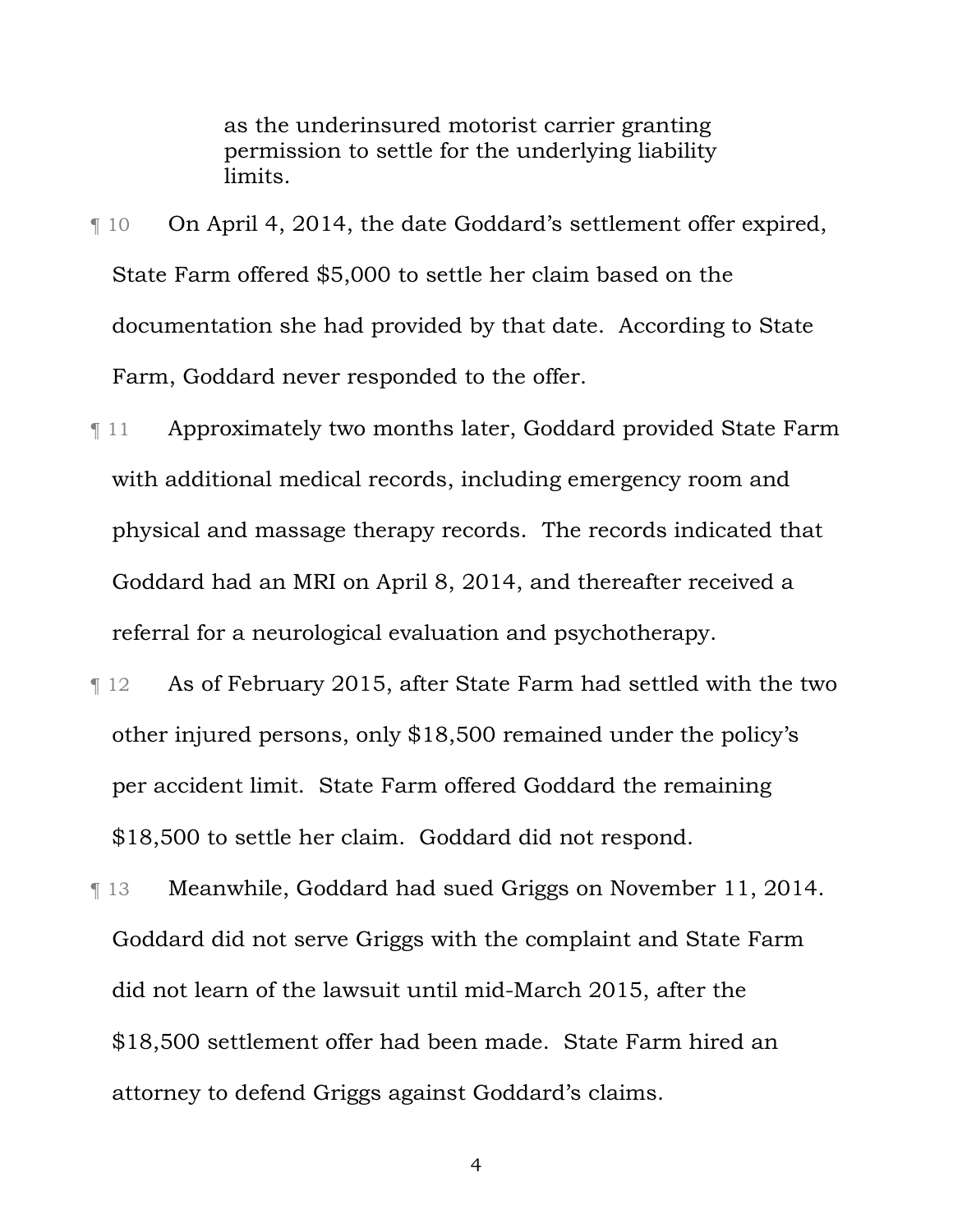- ¶ 14 In June 2015, Goddard informed Griggs's attorney that she was "no longer willing to accept a settlement offer within policy limits" and, "[i]n the interest of protecting [Griggs] from an excess verdict," offered him the opportunity to enter into an agreement whereby Griggs would assign "his rights to any potential bad faith claim against State Farm" to Goddard and, in exchange, Goddard would agree "not to pursue [Griggs's] personal assets."
- ¶ 15 In January 2016, the trial court granted Goddard leave to add a claim for punitive damages against Griggs because he admitted to driving under the influence of alcohol when he ran a red light and caused the accident that injured Goddard.
- ¶ 16 In June 2016, Griggs and Goddard entered into the agreement Goddard had proposed a year earlier (the assignment agreement). Under the assignment agreement, Griggs admitted liability for the accident and agreed to have Goddard's damages determined through a binding, nonappealable arbitration conducted by a specific arbitrator; to have judgment entered against him in the amount determined by the arbitrator; and to assign any claims he may have against State Farm to Goddard. In exchange, Goddard agreed to initiate any "necessary proceedings" against State Farm,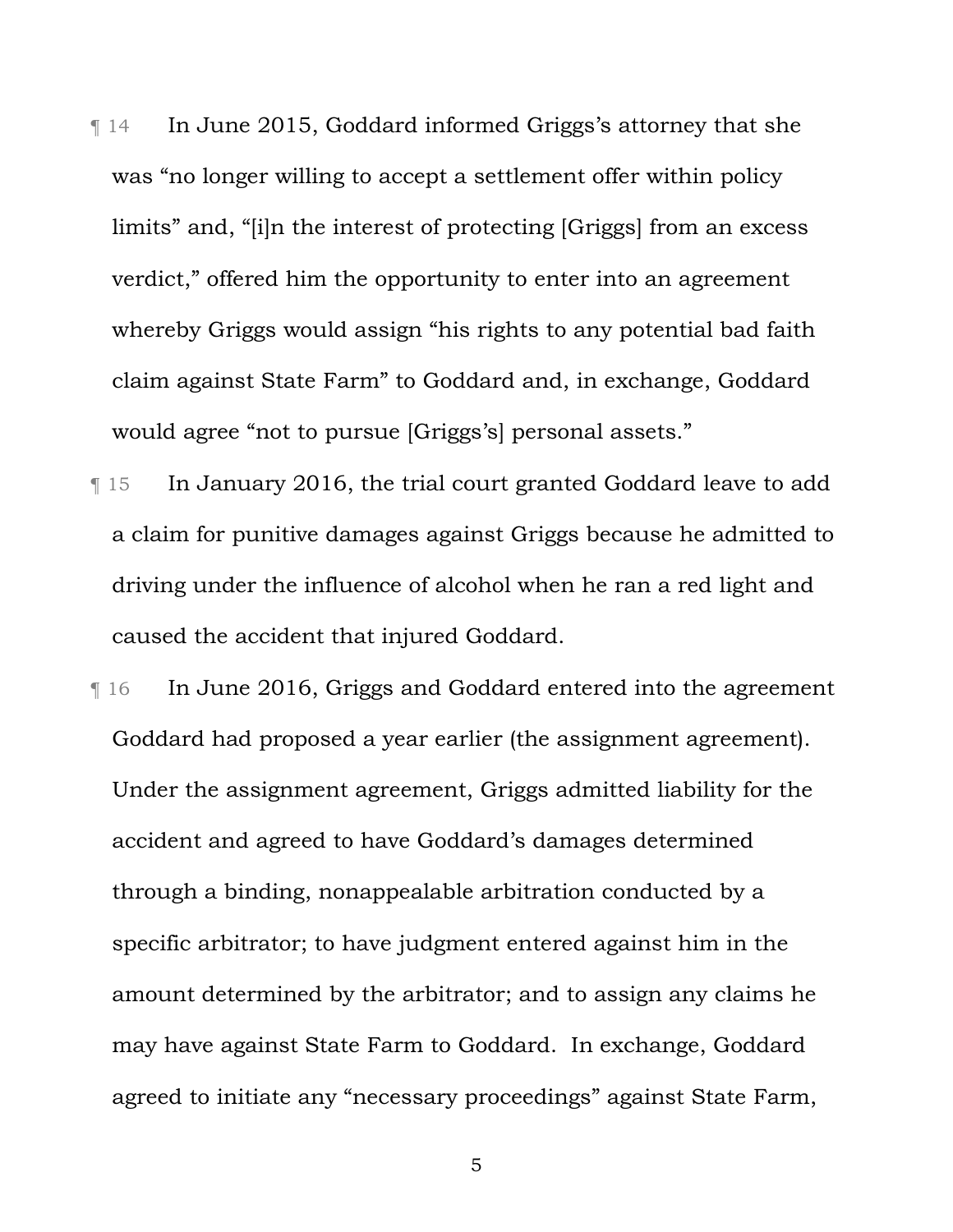including pursing claims for breach of contract and bad faith, and not to execute on or enforce the judgment that would be entered against Griggs. Griggs further agreed to cooperate with Goddard in prosecuting any claims against State Farm.

- ¶ 17 Goddard and Griggs arbitrated the amount of Goddard's damages. State Farm paid counsel to defend Griggs at the arbitration. The arbitrator entered an award in favor of Goddard in the amount of \$837,193.36. As contemplated by the assignment agreement, judgment entered against Griggs in that amount.
- ¶ 18 After arbitration, State Farm initiated the underlying declaratory judgment action against Griggs and Goddard, as Griggs's assignee, seeking a determination that Griggs breached the insurance policy by, among other things, entering into the assignment agreement with Goddard. Griggs disclaimed any interest in the litigation. Goddard counterclaimed that State Farm had breached the insurance policy and engaged in bad faith by, among other things, failing to settle Goddard's claims within the policy limits. State Farm asserted various affirmative defenses to Goddard's counterclaim, including, as relevant here, that the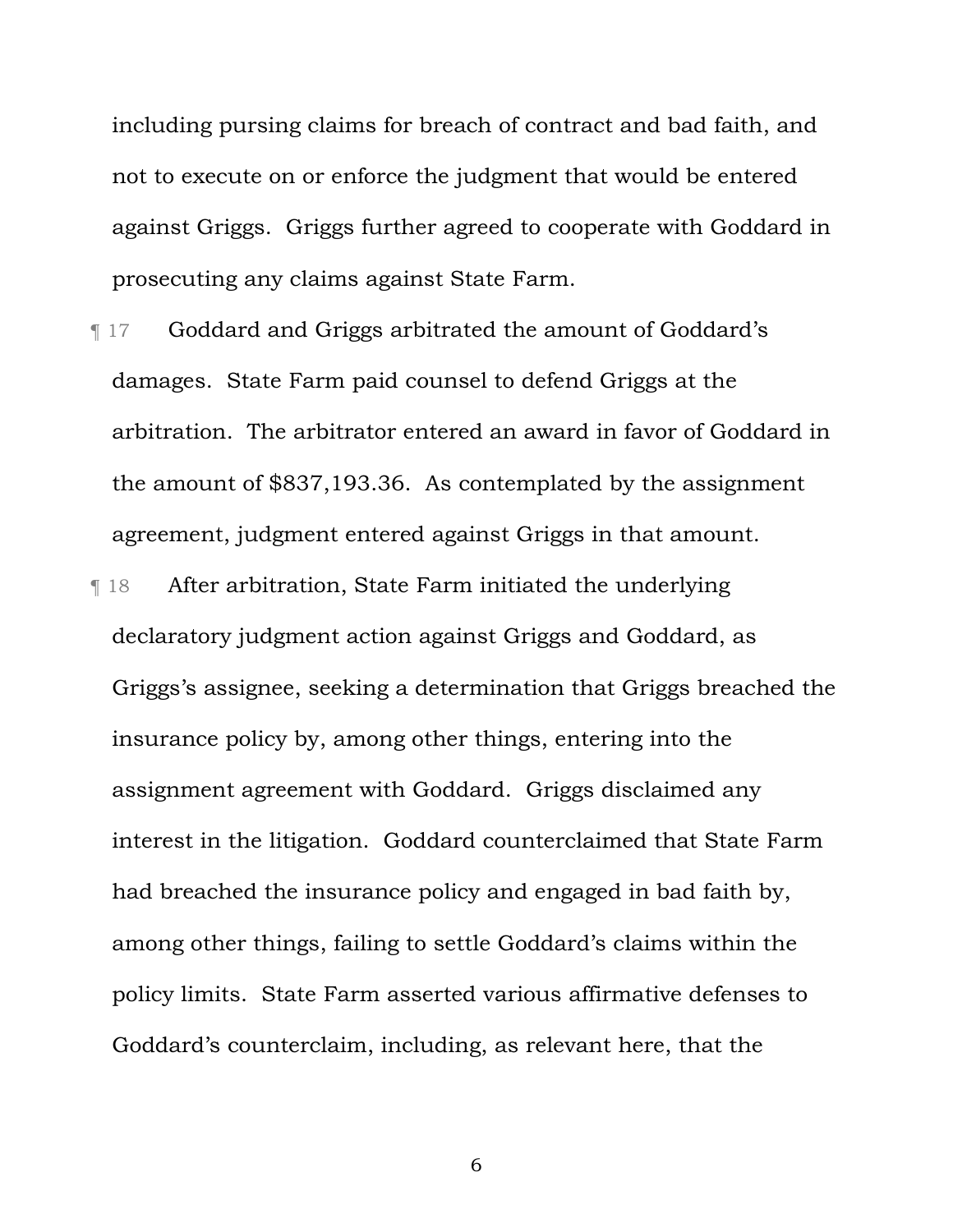arbitration award and the resulting judgment were unreasonable and the product of fraud and collusion.

¶ 19 Ultimately, the case proceeded to a six-day jury trial and the jury returned a verdict in favor of State Farm. First, the jury found by a preponderance of the evidence that State Farm proved its claim for breach of contract against Griggs. Second, the jury found by a preponderance of the evidence that Goddard had not proved her counterclaim for bad faith breach of insurance contract against State Farm. The jury did not reach the merits of State Farm's affirmative defenses.

### II. Discussion

¶ 20 Goddard contends that the district court erred by (1) denying her motion for a directed verdict on State Farm's breach of contract claim; (2) denying her motion for a directed verdict on State Farm's collusion affirmative defense; and (3) admitting irrelevant and prejudicial evidence at trial. We affirm.

## A. The District Court Did Not Err by Allowing the Jury to Consider State Farm's Breach of Contract Claim

**The 21** Goddard contends that the district court erred by denying her motion for directed verdict on State Farm's breach of contract claim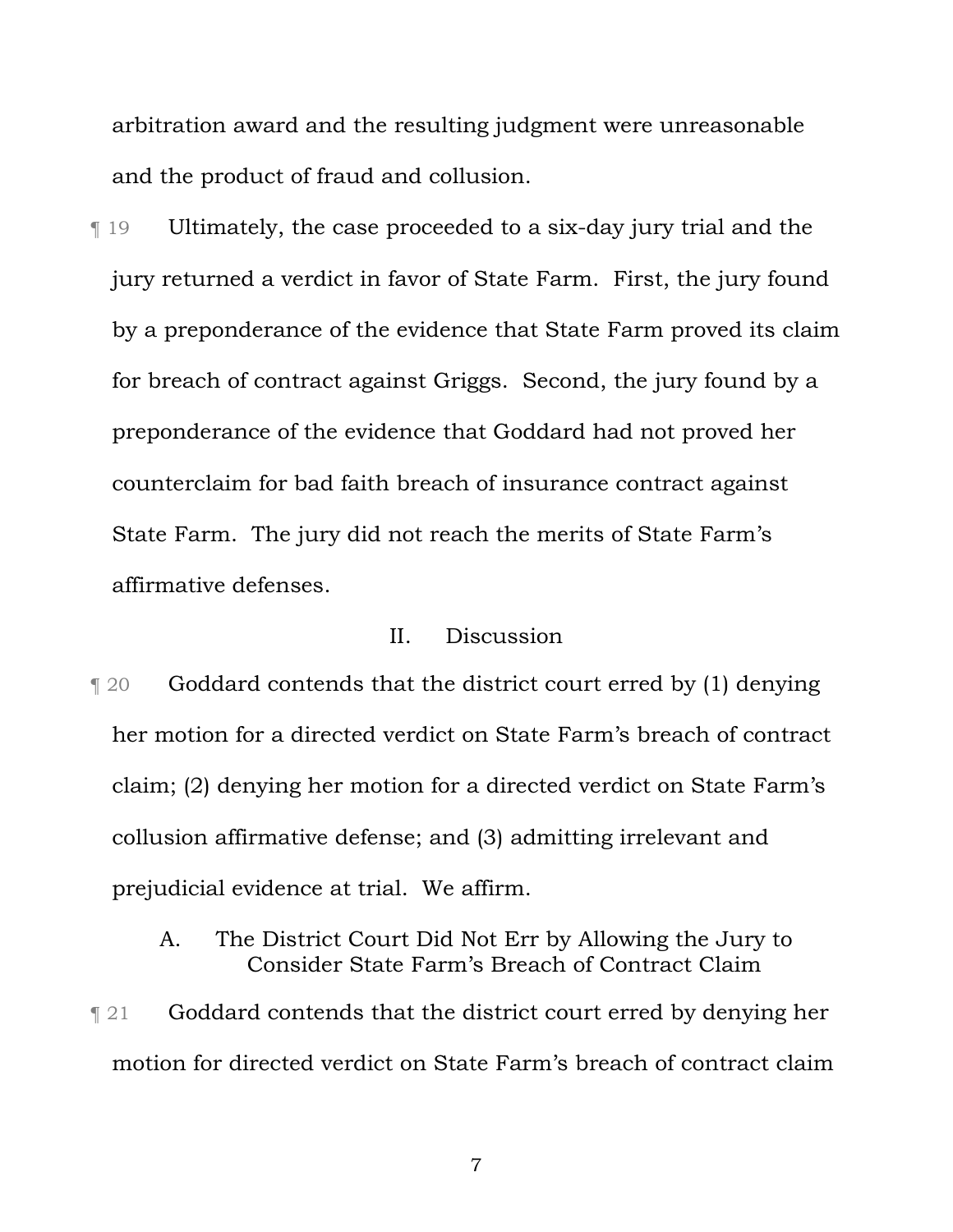because the claim (1) raised exclusively legal questions the court should have resolved and (2) failed on the facts. We disagree.<sup>1</sup>

## 1. Additional Background

- **Term** 22 At the close of State Farm's evidence, Goddard moved for a directed verdict on the breach of contract claim pursuant to C.R.C.P. 50, asking the district court to resolve the claim as a matter of law rather than submit it to the jury. Among other things, Goddard argued that Griggs's conduct — entering into the assignment agreement — was legally authorized by *Nunn*, and could not, as a matter of law, amount to a breach of the insurance contract. She also argued that State Farm's breach of contract claim failed for want of evidence because nothing Griggs did breached a policy provision.
- ¶ 23 State Farm countered that *Nunn* did not hold that an insured can *never* breach an insurance contract by entering into a stipulated judgment and assigning its claims to a third-party

<sup>&</sup>lt;sup>1</sup> Although Goddard frames this issue on appeal as an error by the district court in "instructing the jury" to decide State Farm's breach of contract claim, she identifies no error in the jury instructions. Instead, she argues that the district court should have resolved the breach of contract claim as a matter of law by granting a directed verdict in her favor under C.R.C.P. 50.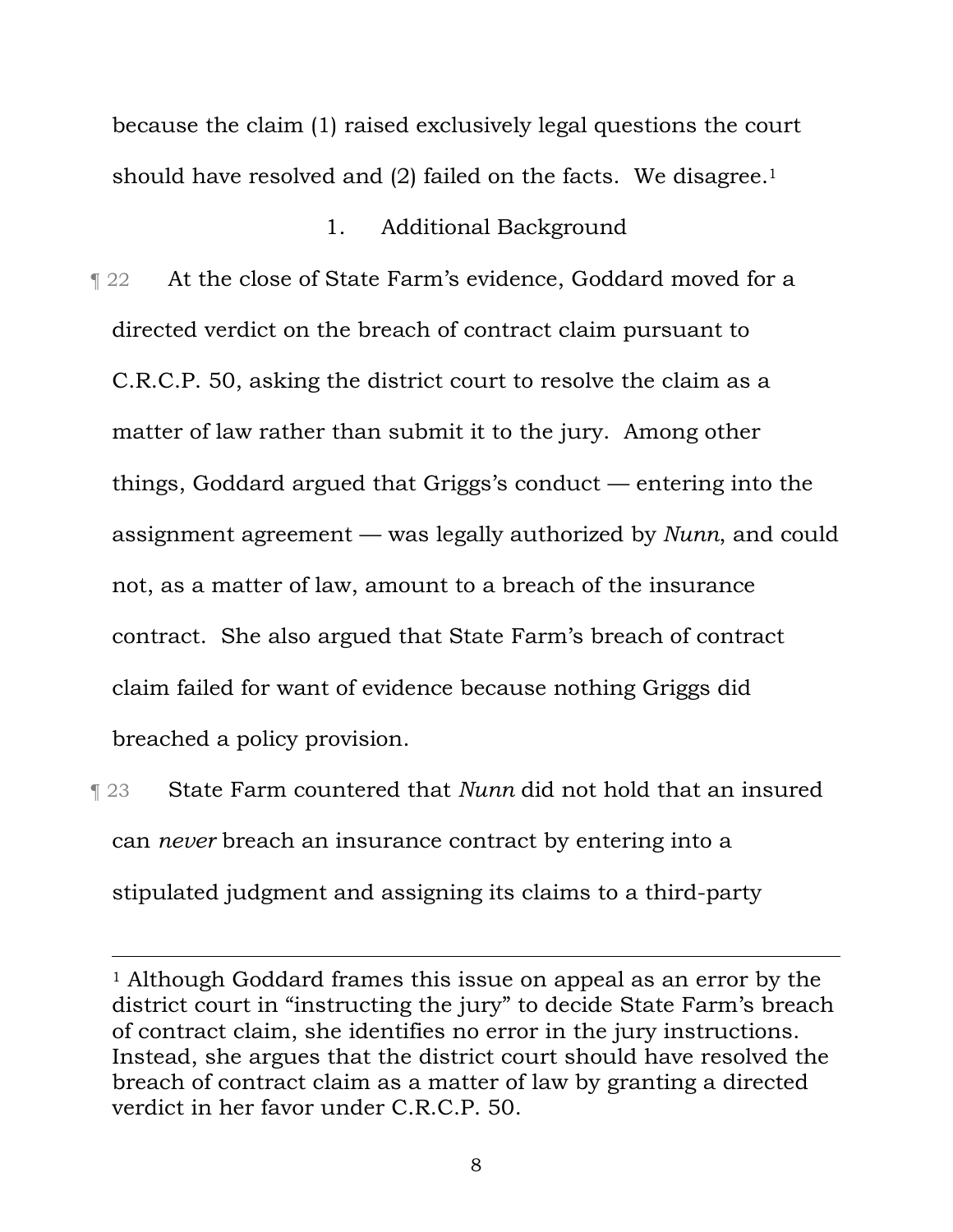claimant; instead, there must be a showing that the insurer acted unreasonably, engaged in bad faith, or gave its consent to such an agreement before the stipulated judgment can be enforced against the insurer.

¶ 24 The district court denied Goddard's motion, highlighting a series of disputed facts regarding Griggs's compliance with the policy provisions and the reasonableness of State Farm's conduct. The court noted that the jury was capable of reading the contract terms and, based on the evidence and testimony of both lay and expert witnesses, deciding whether there had been a breach.

## 2. Standard of Review

**T** 25 C.R.C.P. 50 authorizes a party to move for a directed verdict at the close of the evidence offered by the opposing party. Directed verdicts are not favored. *Flores v. Am. Pharm. Servs., Inc.*, 994 P.2d 455, 457 (Colo. App. 1999). Indeed, a motion for directed verdict may be granted only if the evidence, considered in the light most favorable to the nonmoving party, "compels the conclusion that reasonable persons could not disagree and that no evidence, or legitimate inference therefrom, has been presented upon which a jury's verdict against the moving party could be sustained."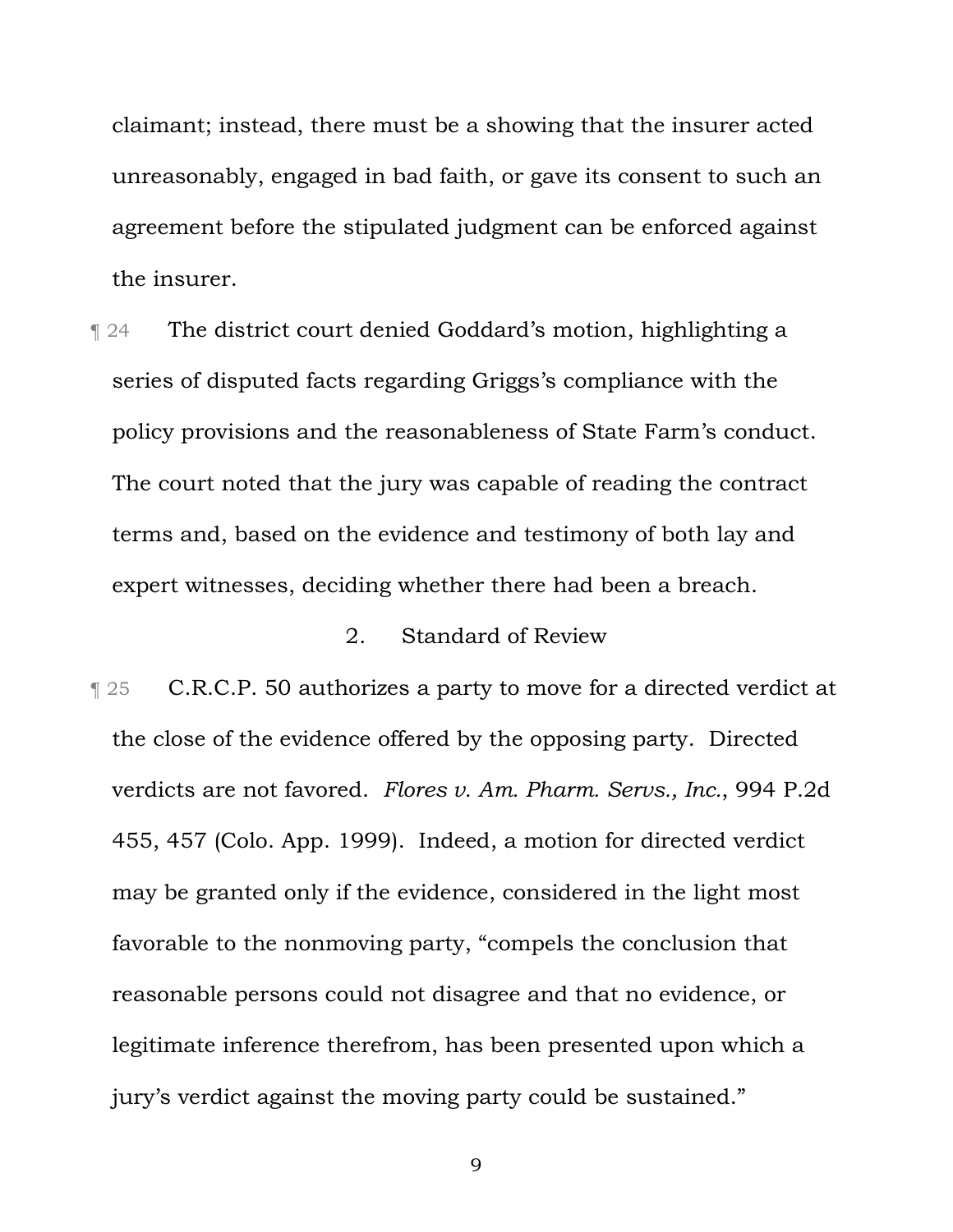*Burgess v. Mid-Century Ins. Co.*, 841 P.2d 325, 328 (Colo. App.

1992). "A motion for a directed verdict should be granted only in the clearest of cases." *Devenyns v. Hartig*, 983 P.2d 63, 70 (Colo. App. 1998).

¶ 26 We review a district court's decision on a motion for directed verdict de novo. *Bonidy v. Vail Valley Ctr. for Aesthetic Dentistry, P.C.*, 186 P.3d 80, 82-83 (Colo. App. 2008). We must determine whether there is evidence of sufficient probative force to support the district court's ruling. *Flores*, 994 P.2d at 457. Like the district court, we must consider all the facts in the light most favorable to the nonmoving party and determine whether a reasonable jury could have found in favor of the nonmoving party. *Id.*

3. Analysis

a. Whether Griggs Breached the Policy by Entering into the Assignment Agreement Was a Question of Fact to be Determined by the Jury

**Term 31.4** Goddard first contends that the district court erred by denying her motion for directed verdict on State Farm's breach of contract claim because the court was obligated to resolve as a matter of law "whether Griggs'[s] settlement of Goddard's claims against him by *Nunn* agreement breached the terms of the [p]olicy." She argues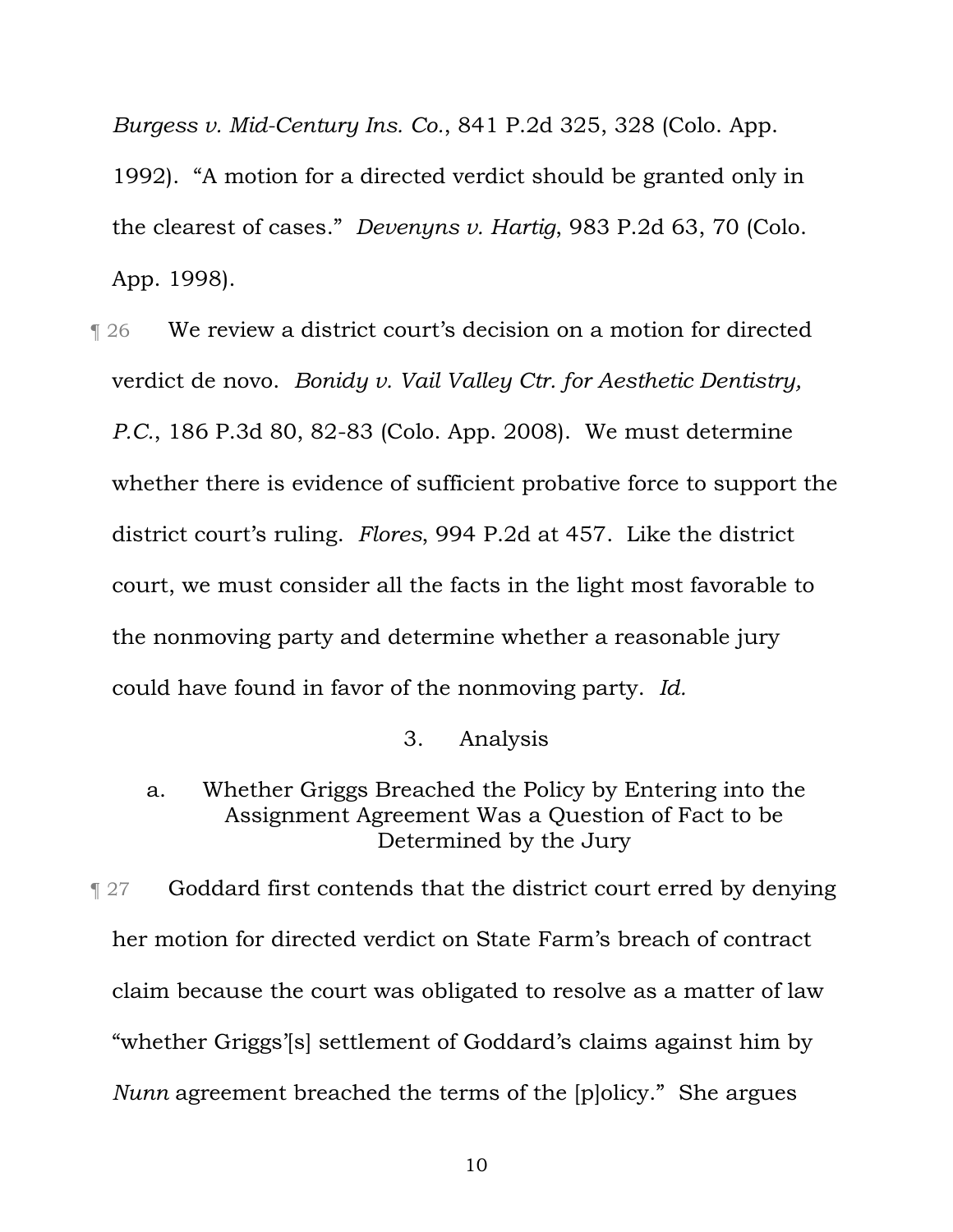that Griggs could not have breached the policy by entering into the assignment agreement because his conduct was expressly authorized by the Colorado Supreme Court in *Nunn*. She essentially asks us to adopt a rule that would immunize an insured against a claim for breach of contract any time the insured enters into an agreement like the one contemplated in *Nunn*. We decline to adopt such a blanket rule.

¶ 28 While the interpretation of a written contract is a question of law to be determined by the court, whether there has been a breach of contract is a question of fact to be determined by the jury. *Lake Durango Water Co. v. Pub. Utils. Comm'n*, 67 P.3d 12, 21 (Colo. 2003); *Town of Breckenridge v. Golforce, Inc.*, 851 P.2d 214, 216 (Colo. App. 1992). As a result, unless the evidence was undisputed and compelled the conclusion that no reasonable jury could find that Griggs breached the policy, the district court correctly denied the C.R.C.P. 50 motion. *See Burgess*, 841 P.2d at 328.

¶ 29 Every contract in Colorado contains an implied duty of good faith and fair dealing. *Nunn*, 244 P.3d at 119. "A violation of the duty of good faith and fair dealing gives rise to a claim for breach of contract." *City of Golden v. Parker*, 138 P.3d 285, 292 (Colo. 2006).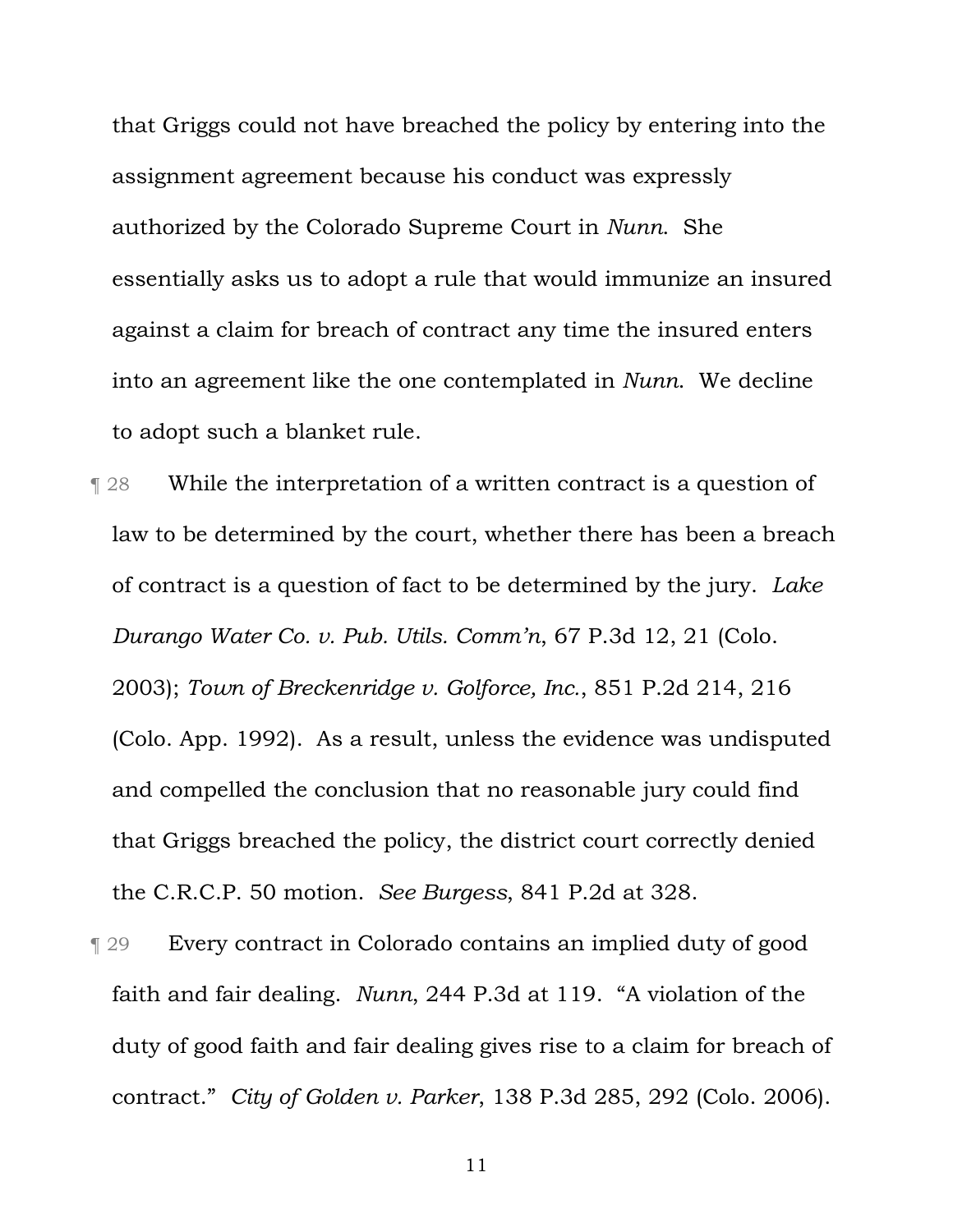Due to the "special nature of the insurance contract and the relationship which exists between the insurer and the insured," however, it is now well settled that, in addition to contractual remedies for breach of an insurance contract, an insurer's bad faith breach of contract also gives rise to tort liability. *Nunn*, 244 P.3d at 119 (citation omitted); *Travelers Prop. Cas. Co. v. Stresscon Corp.*, 2016 CO 22M, ¶ 16.

¶ 30 Typically, the insured is responsible for paying any damages that exceed the amount of liability coverage purchased, yet the insurer retains exclusive control over the defense and settlement of claims. *Nunn*, 244 P.3d at 119. Thus, the insurer's covenant of good faith and fair dealing includes the duty to act reasonably in investigating, defending, or settling a third-party claim. *Id.*; *Goodson v. Am. Standard Ins. Co.*, 89 P.3d 409, 414 (Colo. 2004) ("Third-party bad faith arises when an insurance company acts unreasonably in investigating, defending, or settling a claim brought by a third person against its insured under a liability policy."); *see also* 14A Steven Plitt et al., Couch on Insurance 3d § 203:13, Westlaw (database updated June 2020) (Because an insurer has exclusive control over settlement of claims, it has a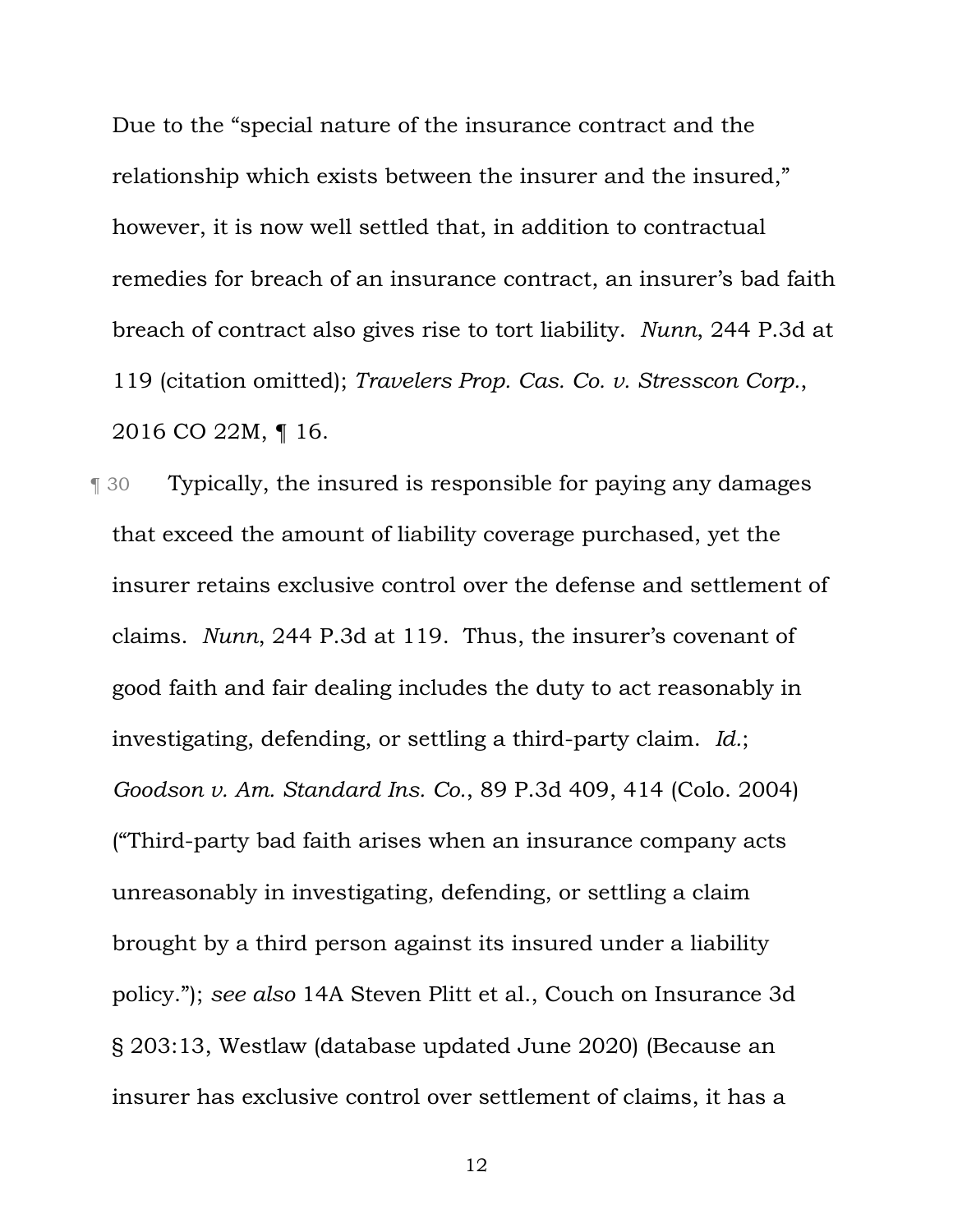duty "to settle within policy limits where recovery in excess of those limits is substantially likely, in order to protect the insured from a gamble by the insurer on which only the insured could lose.").

¶ 31 The insurer's duty of good faith and fair dealing extends only to its insured, not to a third-party claimant. *Nunn*, 244 P.3d at 119. But in Colorado,

> an insured . . . is also given wide latitude to protect itself from exposure to liability beyond the limits of its insurance coverage by assigning to the third-party claimant any claim it may have against its insurer for breach of the insurer's duty of good faith and fair dealing.

*Stresscon Corp.*, ¶ 17.

¶ 32 As is relevant here, the Colorado Supreme Court in *Nunn*  approved of one way for an insured to protect itself from the risk of personal liability caused by its insurer's bad faith refusal of a policy-limits settlement offer. *Nunn*, 244 P.3d at 119. Nunn sued the insured for injuries arising from an automobile accident. *Id.* at 118. Before trial, Nunn and the insured entered into an agreement whereby the insured agreed to pay over to Nunn the insurance policy limit, to stipulate to a judgment against him in excess of that limit, and to assign any claims he had against his insurer to Nunn.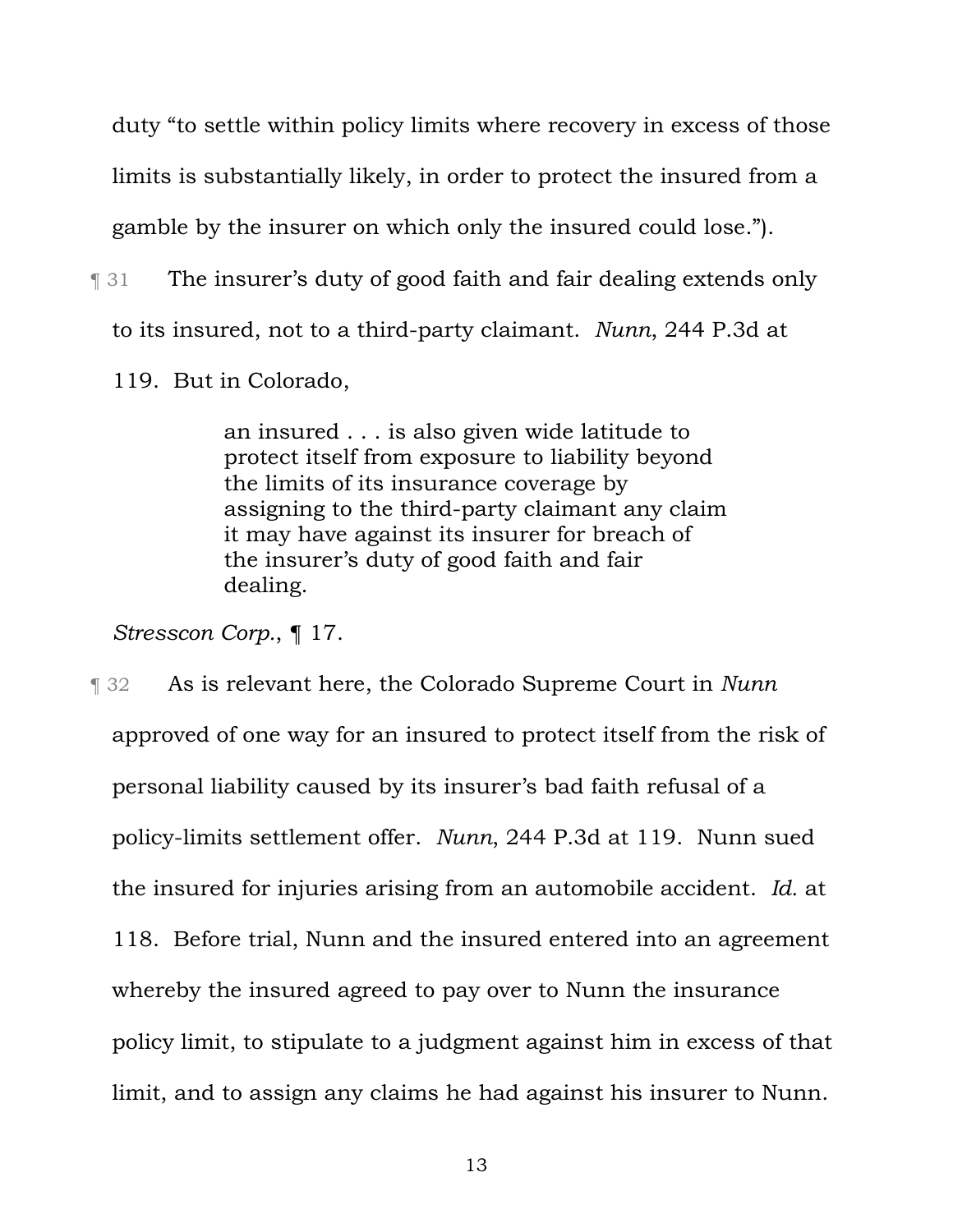*Id.* In exchange, Nunn covenanted not to execute on the stipulated judgment. *Id.* Nunn, as the insured's assignee, then brought an action against the insurer, contending that it had breached the insurance contract and engaged in bad faith by failing to settle with Nunn within the policy limits, thereby exposing its insured to a judgment in excess of policy limits. *Id.*

**The supreme court rejected the insurer's argument that,** because Nunn had covenanted not to execute on the excess judgment against the insured, the insured had suffered no actual damages to maintain an action for bad faith. *Id.* at 121-22. Instead, it concluded that an insured who has "suffered a judgment in excess of policy limits, even if the judgment is confessed and the insured is protected by a covenant not to execute, has suffered actual damages and will be permitted to maintain an action against its insurer for bad faith breach of the duty to settle." *Id.* at 122.

¶ 34 Goddard contends that Griggs's assignment agreement is similar to the one in *Nunn* and that Griggs cannot, as a matter of law, breach the policy by following a procedure the Colorado Supreme Court has expressly authorized. But we do not read *Nunn*  as immunizing an insured against a claim for breach of contract. It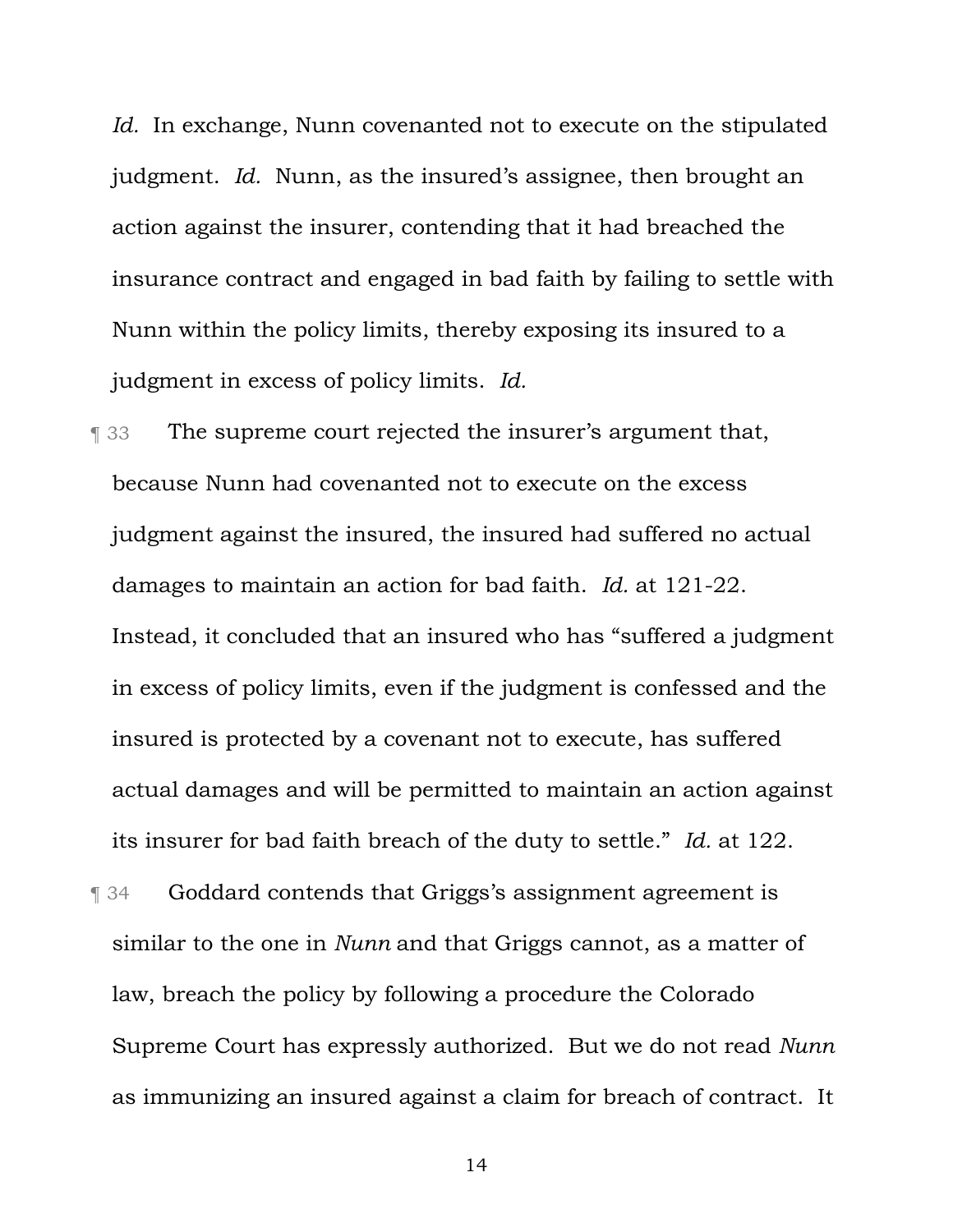does not appear that the insurer in *Nunn* argued that its insured breached the insurance contract by entering into the agreement with Nunn. Indeed, it would have been difficult for the insurer to make such an argument given that it granted its insured permission to enter into the agreement. *See id.* at 118 n.2. Instead, the court in *Nunn* focused solely on "whether a pretrial stipulated judgment coupled with a covenant not to execute can serve as the basis for a claim of damages in an action for bad faith breach of an insurance contract." *Id.* at 118.

¶ 35 Still, we find *Nunn* instructive because there the court explained that an insured may undertake the protective steps of stipulating to its own liability and assigning its claims against its insurer to a third-party claimant in exchange for a covenant not to execute on a judgment "when it appears that the insurer — who has exclusive control over the defense and settlement of claims pursuant to the insurance contract — has acted unreasonably by refusing to defend its insured or refusing a settlement offer that would avoid any possibility of excess liability for its insured." *Id.* at 119.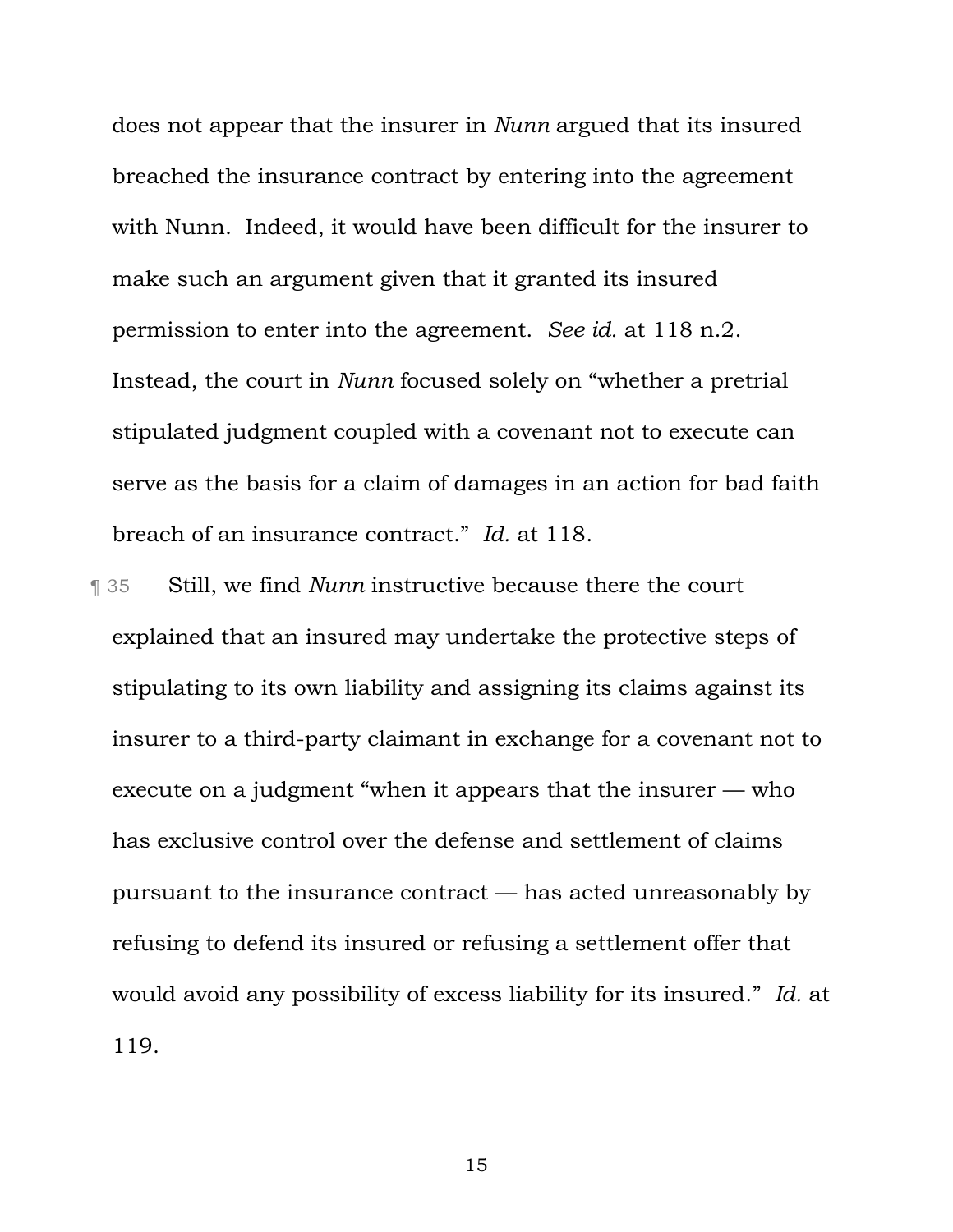¶ 36 In other words, before an insured is justified in stipulating to a judgment and assigning its claims against the insurer to a third-party claimant, it must first appear that the insurer has unreasonably refused to defend the insured or to settle the claim within policy limits. And, whether an insurer acted — or *appeared* to act — unreasonably in denying a defense or a policy-limits settlement offer is a question of fact. *See Farmers Grp., Inc. v. Trimble*, 691 P.2d 1138, 1142 (Colo. 1984) ("The relevant inquiry is whether the facts pleaded show the absence of any reasonable basis for denying the claim, 'i.e., would a reasonable insurer under the circumstances have denied or delayed payment of the claim under the facts and circumstances.'" (quoting *Anderson v. Cont'l Ins. Co.*, 271 N.W.2d 368, 377 (Wis. 1978))); *Surdyka v. DeWitt*, 784 P.2d 819, 822 (Colo. App. 1989) ("The question of whether an insurer has breached its duties of good faith and fair dealing with its insured is one of reasonableness under the circumstances."). Thus, we reject Goddard's contention that an insured may *never* breach an insurance contract by entering into an agreement like the one contemplated by *Nunn*.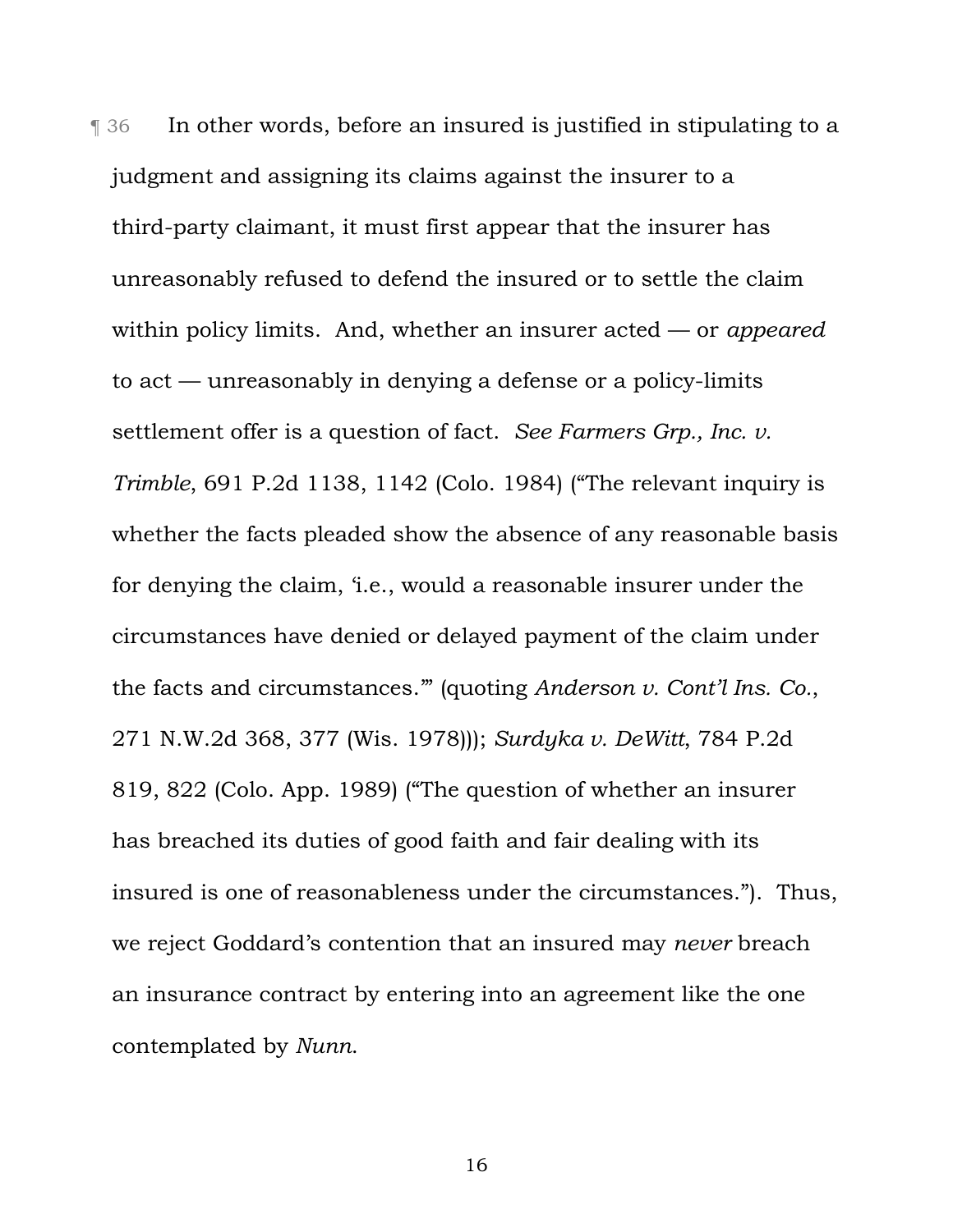**The 1978** To the extent State Farm encourages us to hold that there must be a finding of bad faith on the part of the insurer before an insured is justified in entering into a *Nunn*-like agreement, we decline that invitation as well. That rule is too harsh. It places too much risk on an insured that has no control over the settlement of the claim and yet finds itself in the precarious position of trying to avoid breaching the insurance policy, thereby forfeiting coverage, and protecting itself from excess liability that may result from the insurer's inept claim handling. Although *Nunn* requires a finding of bad faith before a stipulated judgment may be enforced against the insurer as the measure of damages for a bad faith claim, *Nunn*, 244 P.3d at 120 ("[W]e have held that a pretrial stipulated judgment cannot be enforced against an insurer in the absence of a determination of bad faith . . . ."), whether an insured has breached an insurance contract is a different question. Based on the language in *Nunn*, an insured is justified in entering into a stipulated judgment and assignment agreement without breaching the insurance contract when it *appears* that the insurer has acted unreasonably. *See id.* at 119.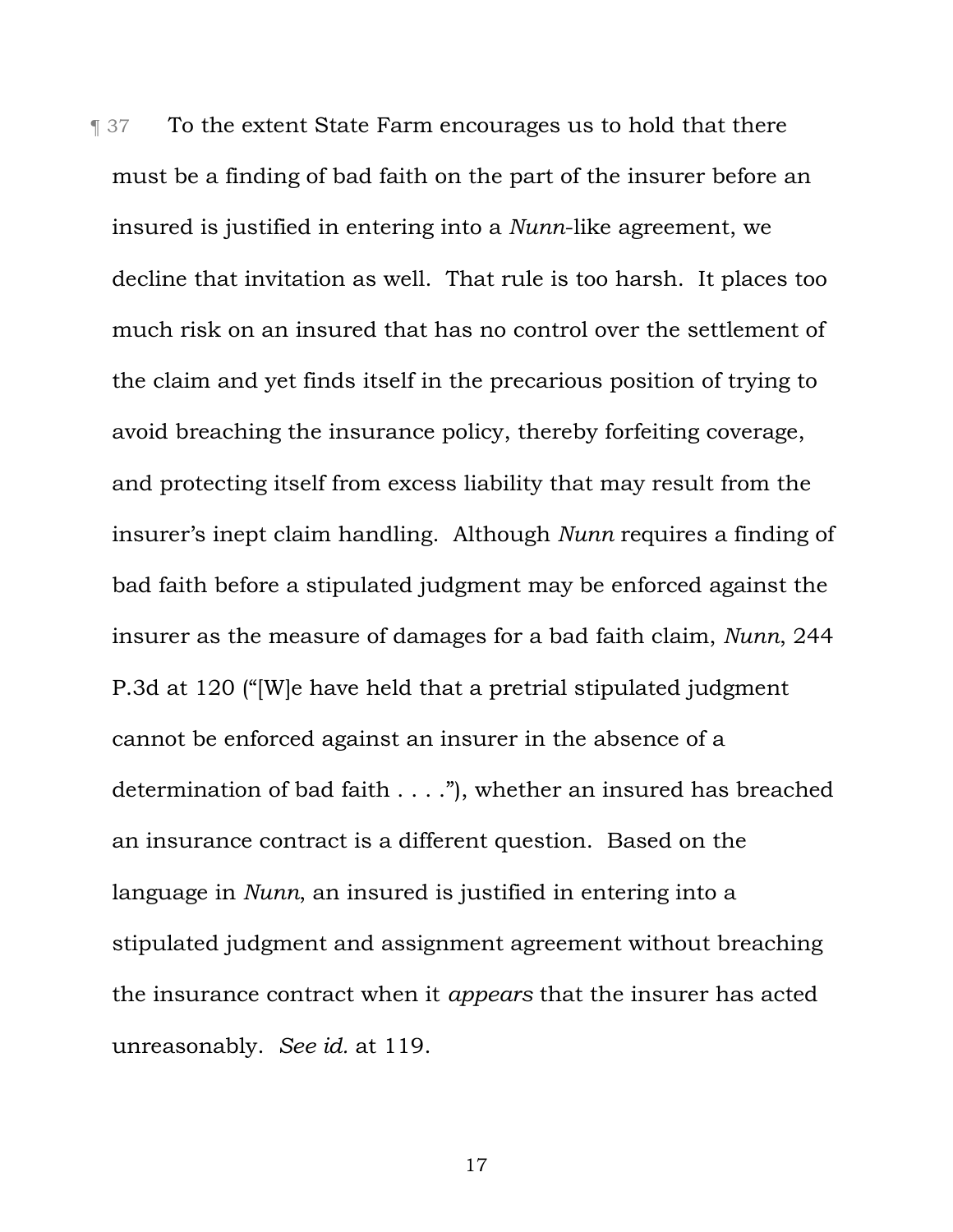**The 38** Although a finding that the insurer appeared to act unreasonably — thereby allowing an insured to enter into a *Nunn*  agreement — and a finding that the insurer actually acted unreasonably — resulting in a finding of bad faith on the part of the insurer — are likely to go hand in hand, it is conceivable that an insurer may *appear* to have acted unreasonably in rejecting a policy-limits offer, but not actually acted unreasonably in settling the claim. Under that scenario, the insured would not have breached the insurance contract and the insurer would not have acted in bad faith.

¶ 39 Here, the fact that Griggs entered into the agreement with Goddard was undisputed. But Griggs would have been authorized to enter into the assignment agreement without breaching the insurance policy only if it *appeared* that State Farm had acted unreasonably by refusing Goddard's offer to settle within policy limits.

¶ 40 The apparent reasonableness of State Farm's conduct was hotly contested at trial. And State Farm offered at least some evidence that its rejection of Goddard's policy-limits settlement offer appeared reasonable, including the following: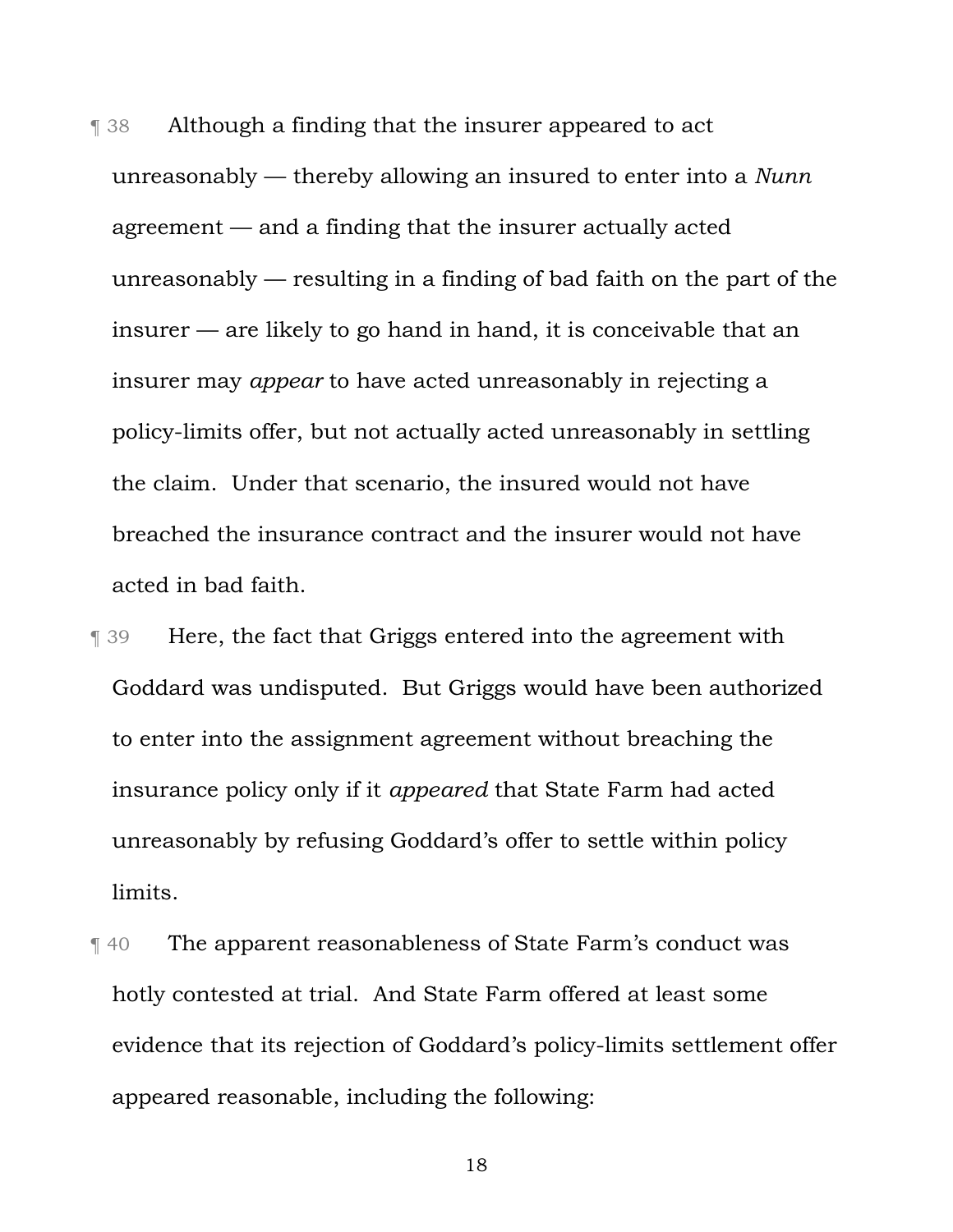- On March 5, 2014, Goddard made a settlement demand for the full \$25,000 policy limit. The demand letter claimed that Goddard had incurred \$2,410.00 in documented medical expenses and \$141.60 in wage loss. It indicated that other records remained pending but did not claim that Goddard would continue to incur medical expenses or suffer future damages. It stated that the offer would expire on April 4, 2014.
- On the offer expiration date, based on the documentation that had been provided, State Farm offered \$5,000 to settle Goddard's claim.
- Two months later, Goddard provided State Farm with additional medical records, which indicated that Goddard had received a referral for a neurological evaluation and psychotherapy. Goddard also provided State Farm with a Boulder radiologist bill that had been written off and partly predated the November 30, 2013, accident. The bill was for a January 23, 2013, chest x-ray and December 2, 2013, neck and spine exam.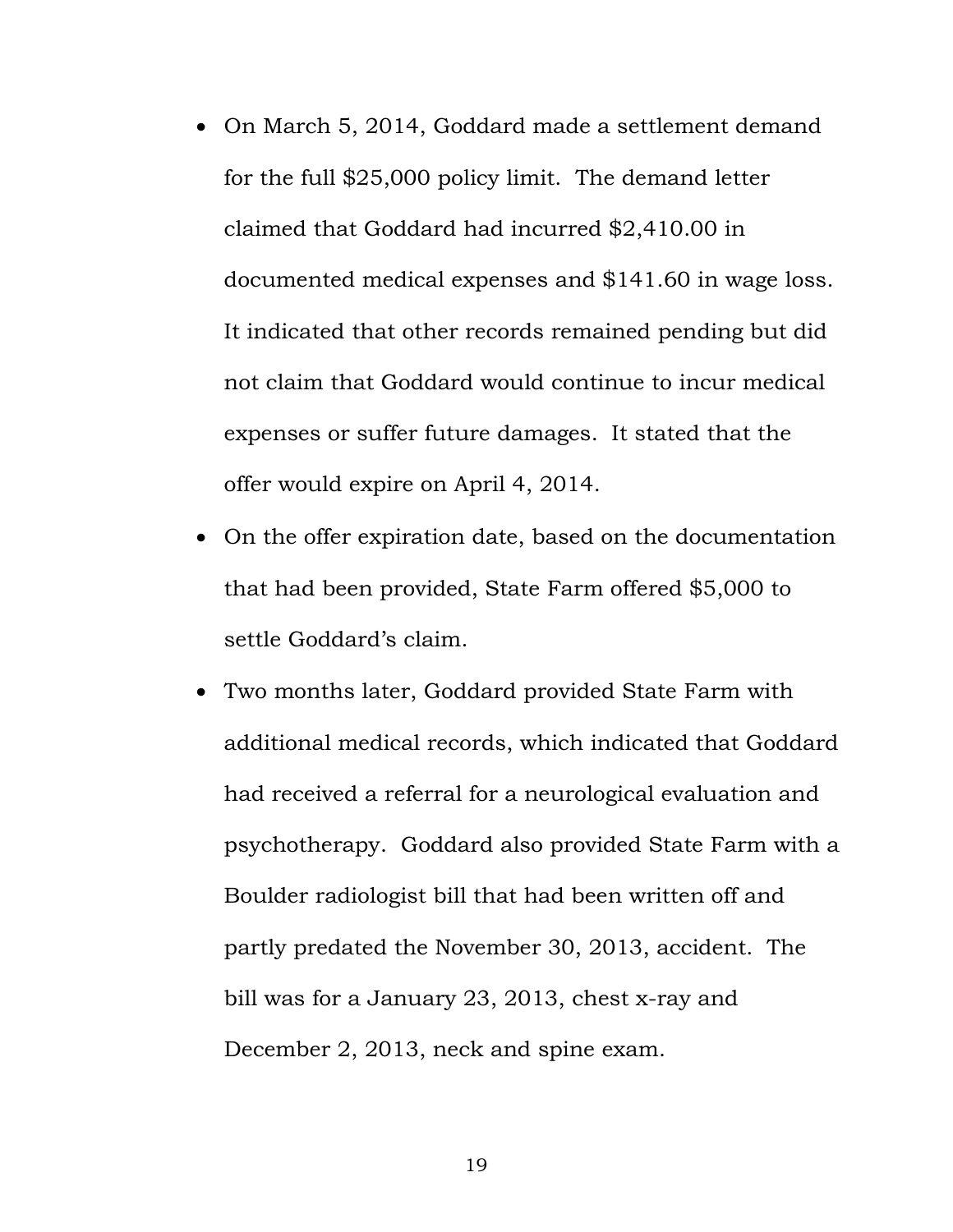- Around February 2015, State Farm asked Goddard for an update on her status. Goddard did not respond. State Farm nonetheless offered Goddard \$18,500, which was the balance of the policy limits remaining after it settled with the two other claimants. Goddard did not respond.
- In June 2015, Goddard informed Griggs's attorney that she would no longer accept a settlement within the policy limits.
- Although Goddard had a neurosurgical evaluation in May 2014, she did not inform State Farm of the surgical recommendation resulting from that evaluation until September 2015, approximately ten months after she sued Griggs and seven months after State Farm offered her the remaining policy limits.

¶ 41 Considering these disputed facts, we conclude that whether State Farm appeared to have acted unreasonably in denying Goddard's policy-limits settlement offer and, consequently, whether Griggs breached the insurance contract by entering into the assignment agreement were questions of fact to be determined by the jury. Accordingly, we conclude that the district court did not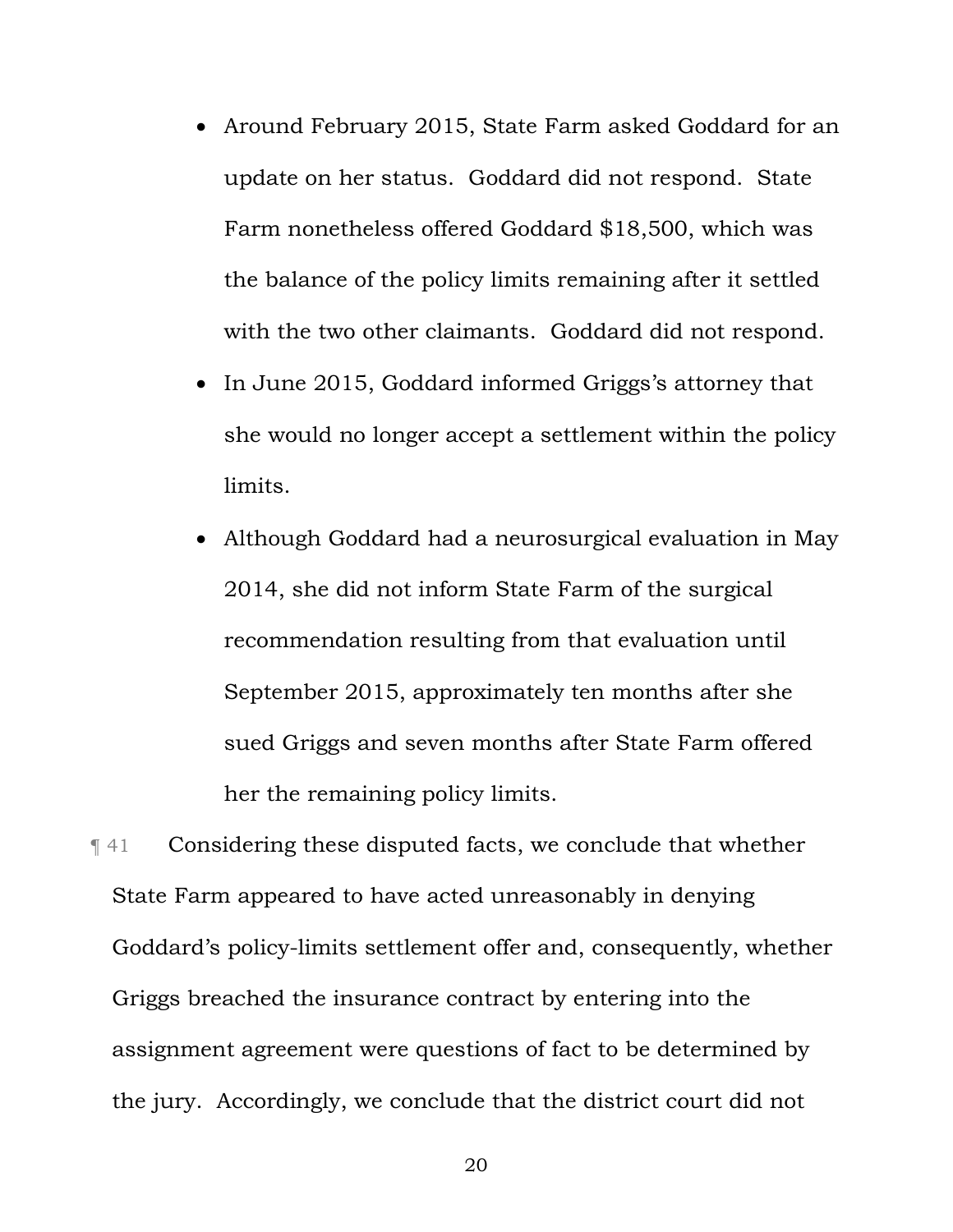err by declining to hold, as a matter of law, that Griggs did not breach the policy by entering into the assignment agreement.

- b. A Reasonable Jury Could (and Did) Find in Favor of State Farm on Its Breach of Contract Claim
- ¶ 42 Goddard next contends that the district court erred by denying her motion for directed verdict on State Farm's breach of contract claim because the undisputed facts established that Griggs did not breach the policy.2 We disagree.
- ¶ 43 Goddard first asserts that State Farm had already breached the policy's implied covenant of good faith and fair dealing by the time Griggs entered into the assignment agreement. Under such circumstances, she argues, the assignment agreement "cannot, as a matter of law, constitute a breach of the policy's terms." But Goddard's argument presupposes State Farm breached the policy first. And whether State Farm breached the policy at all (or, as discussed above, whether it *appeared* to have acted unreasonably

 <sup>2</sup> We have already rejected Goddard's argument that the district court should have ruled as a matter of law that an insured can never breach an insurance contract by entering into an agreement similar to the one in *Nunn*. But Goddard also contends, as a matter of fact, that Griggs did not breach any provision of the policy by entering into the assignment agreement.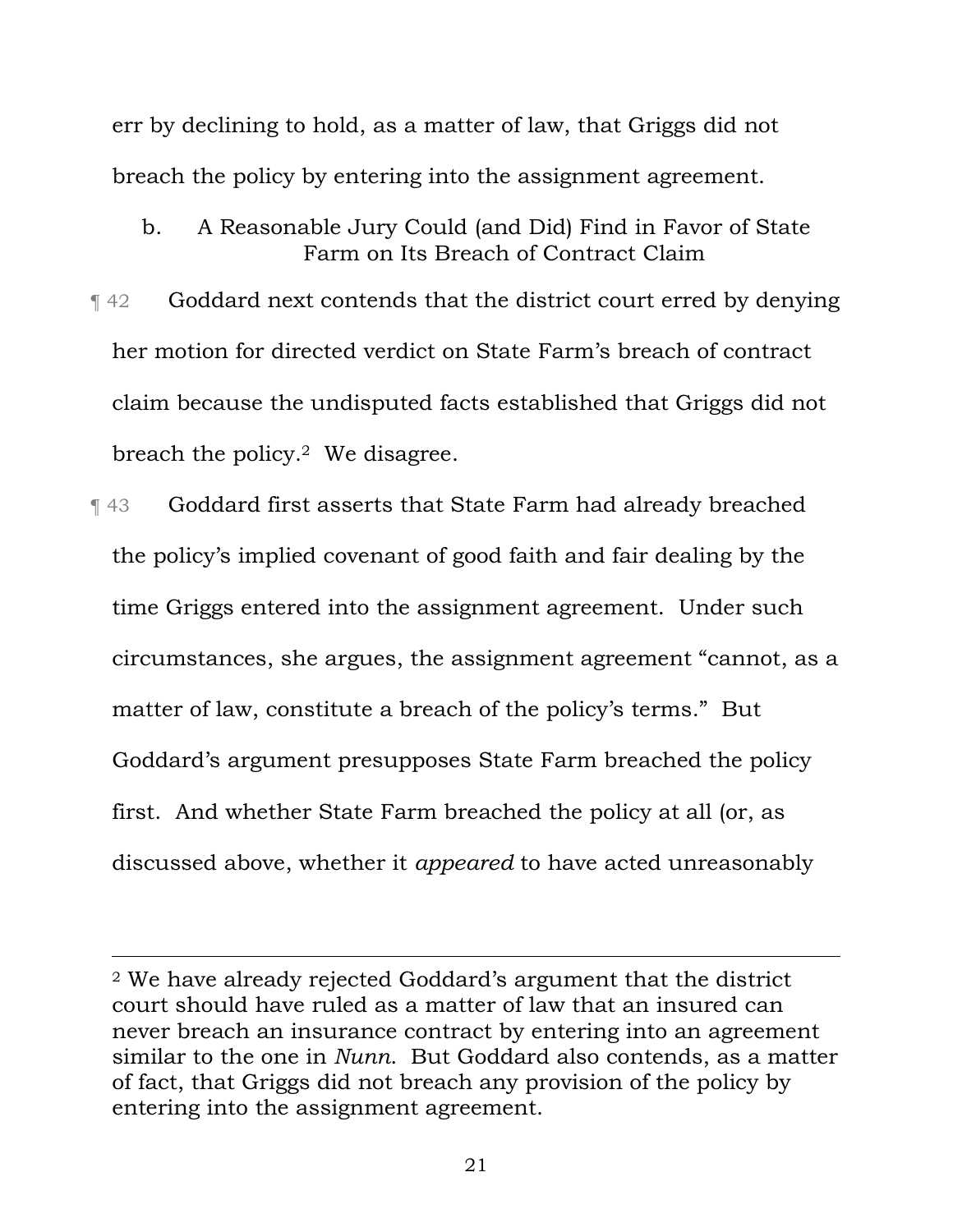in denying Goddard's initial settlement demand) was a vigorously disputed factual issue that the jury ultimately resolved in State Farm's favor.

¶ 44 Goddard also asserts that the facts did not establish that

Griggs breached any policy provision. Under the policy's insuring

agreement, State Farm had the right to

- a. investigate, negotiate, and settle any claim or lawsuit;
- b. defend [Griggs] in any claim or lawsuit, with attorneys chosen by [State Farm]; and
- c. appeal any award or legal decision for damages payable under this policy's Liability Coverage.

Under the policy exclusions, there was no coverage "FOR LIABILITY

ASSUMED UNDER ANY CONTRACT OR AGREEMENT." And under

the insured's duty to cooperate, Griggs agreed to the following:

- d. [Griggs] must cooperate with [State Farm] and, when asked, assist [State Farm] in:
	- (1) making settlements;
	- (2) securing and giving evidence; and
	- (3) attending, and getting witness to attend, depositions, hearings, and trials.
- e. [Griggs] must not, except at his . . . own cost, voluntarily:
	- (1) make any payment to others; or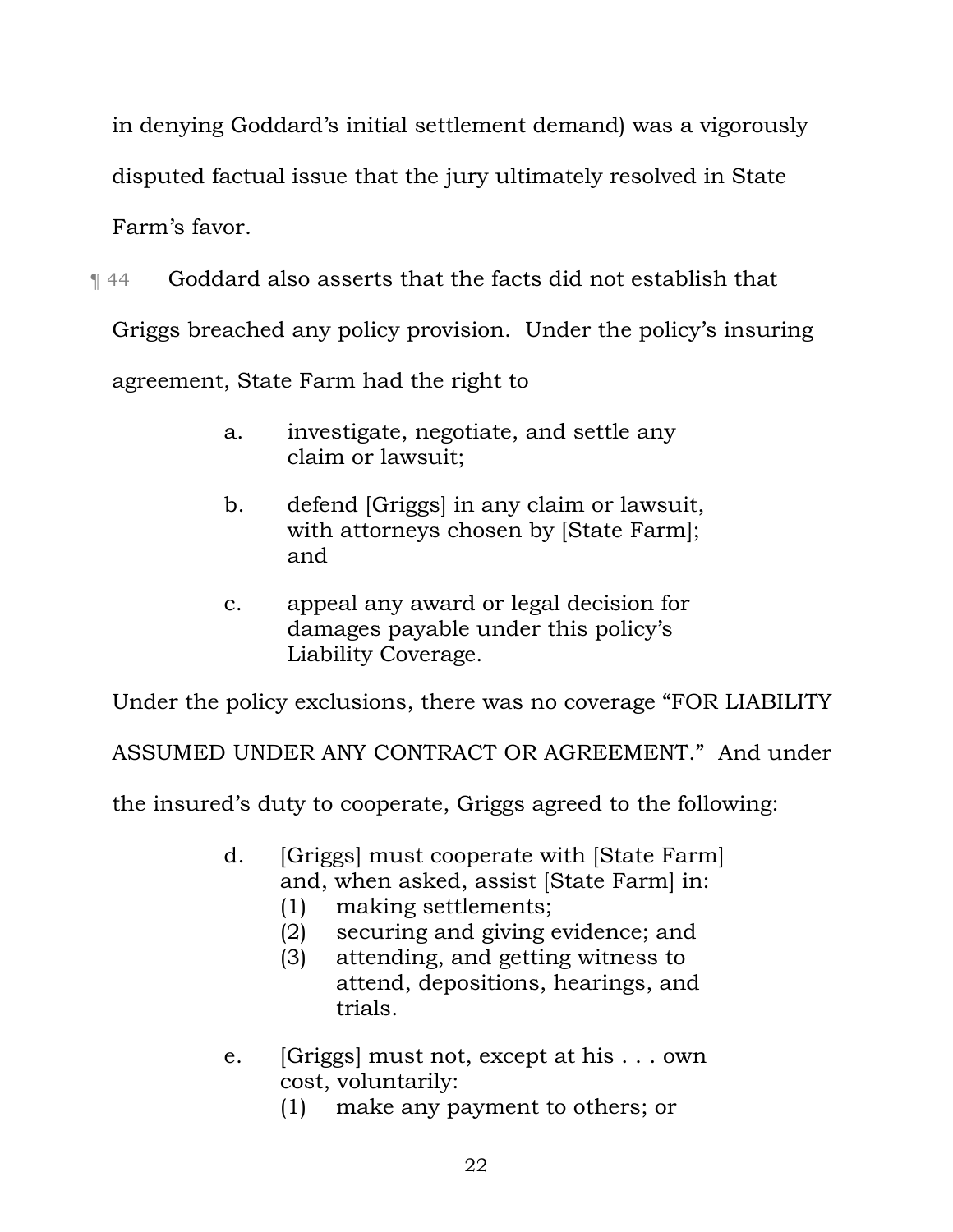(2) assume any obligation to others unless authorized by the terms of this policy.3

¶ 45 In general, an insured breaches the cooperation clause of his insurance policy when he "fails to cooperate with the insurer in some material and substantial respect and the failure to cooperate causes material and substantial disadvantage to the insurer." *Soicher v. State Farm Mut. Auto. Ins. Co.*, 2015 COA 46, ¶ 25. "The scope of such noncooperation therefore depends on the specific policy provision at issue." *Id.* The question of whether an insured failed to cooperate with the insurer is a question of fact. *See* 

 3 On appeal, State Farm argues that Griggs vitiated all coverage under the policy by entering into the assignment agreement because the policy had a "no voluntary payment" requirement. *See Travelers Prop. Cas. Co. v. Stresscon Corp.*, 2016 CO 22M, ¶ 13. It is unclear whether the policy provisions at issue in this case are like those in *Stresscon*, which "make[] clear that coverage under the policy does not extend to indemnification for such payments or expenses in the first place," or if they are instead provisions "purporting to bar an insured from voluntarily making payments or incurring expense without the consent of the insurer, for the breach of which the insurer would be absolved of compliance with its obligations under the policy." *Id.* at ¶ 14. At trial, State Farm argued that "[Griggs] agreed that there would be no coverage for any obligation assumed in a contract or agreement, and then he went and assumed obligations. That's a breach." We do not see where State Farm previously raised this as a coverage issue, so we analyze it as State Farm asked the jury to analyze it: as an alleged breach of contract.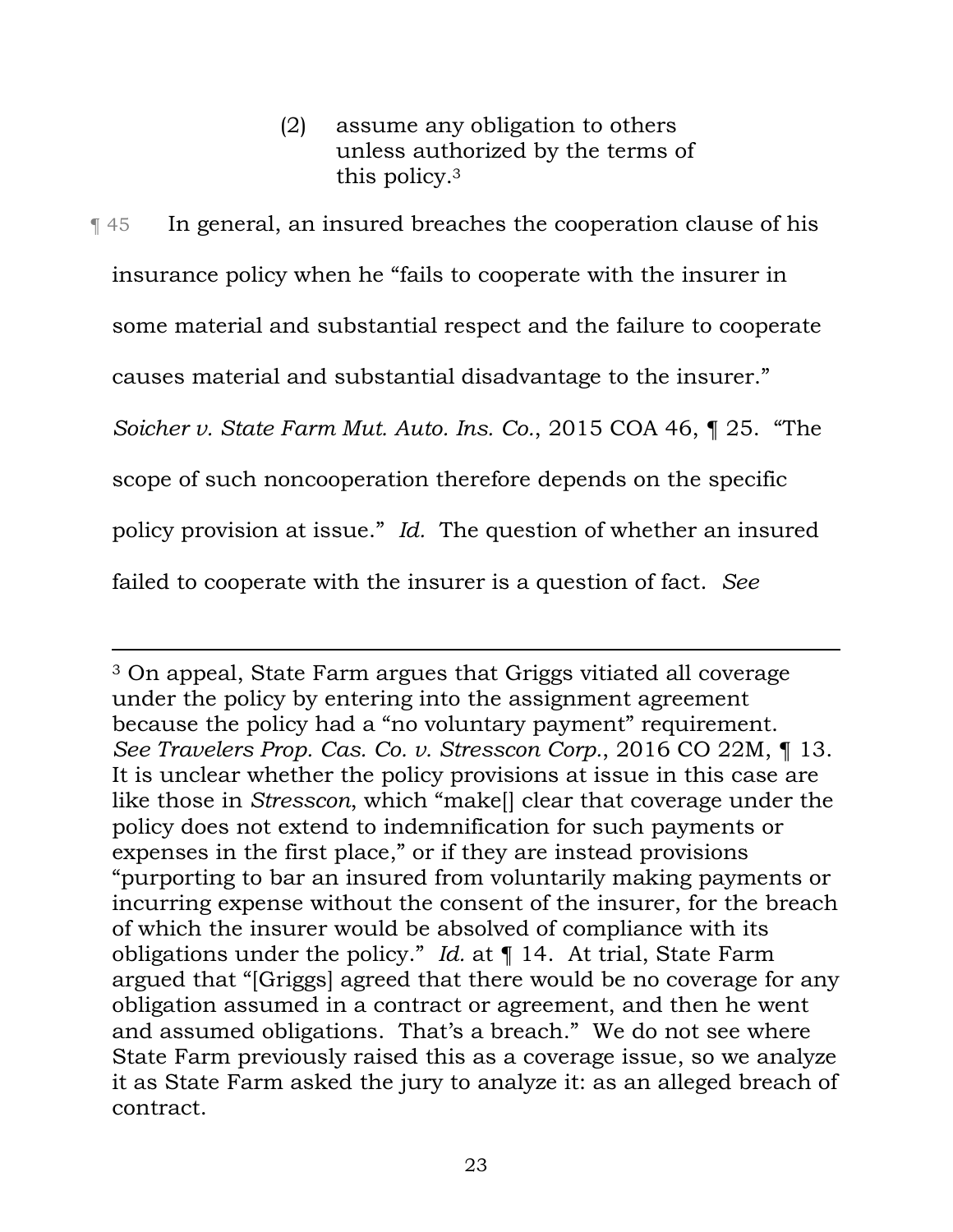*Farmers Auto. Inter-Ins. Exch. v. Konugres*, 119 Colo. 268, 276, 202 P.2d 959, 963 (1949).

¶ 46 State Farm argues that Griggs's performance under the assignment agreement itself constituted noncooperation that substantially prejudiced State Farm. State Farm presented evidence that, by agreeing to submit Goddard's damages to binding, nonappealable arbitration, Griggs deprived State Farm of its rights to settle and control the defense of Goddard's claim, try the case to a jury, and appeal any adverse judgment. Griggs also assumed an obligation to help Goddard sue State Farm, which he did without State Farm's consent. State Farm offered evidence that it made specific requests of Griggs with which he did not comply, including requests to Griggs's personal attorneys (whom Griggs had retained in addition to the attorney State Farm hired to defend him) asking them to seek information and raise concerns about the arbitrator. And State Farm warned Griggs not to enter into the assignment agreement, but he did so anyway.

¶ 47 Considering these facts in the light most favorable to State Farm, we conclude that a reasonable jury could (and did) find in favor of State Farm on its claim for breach of contract. Accordingly,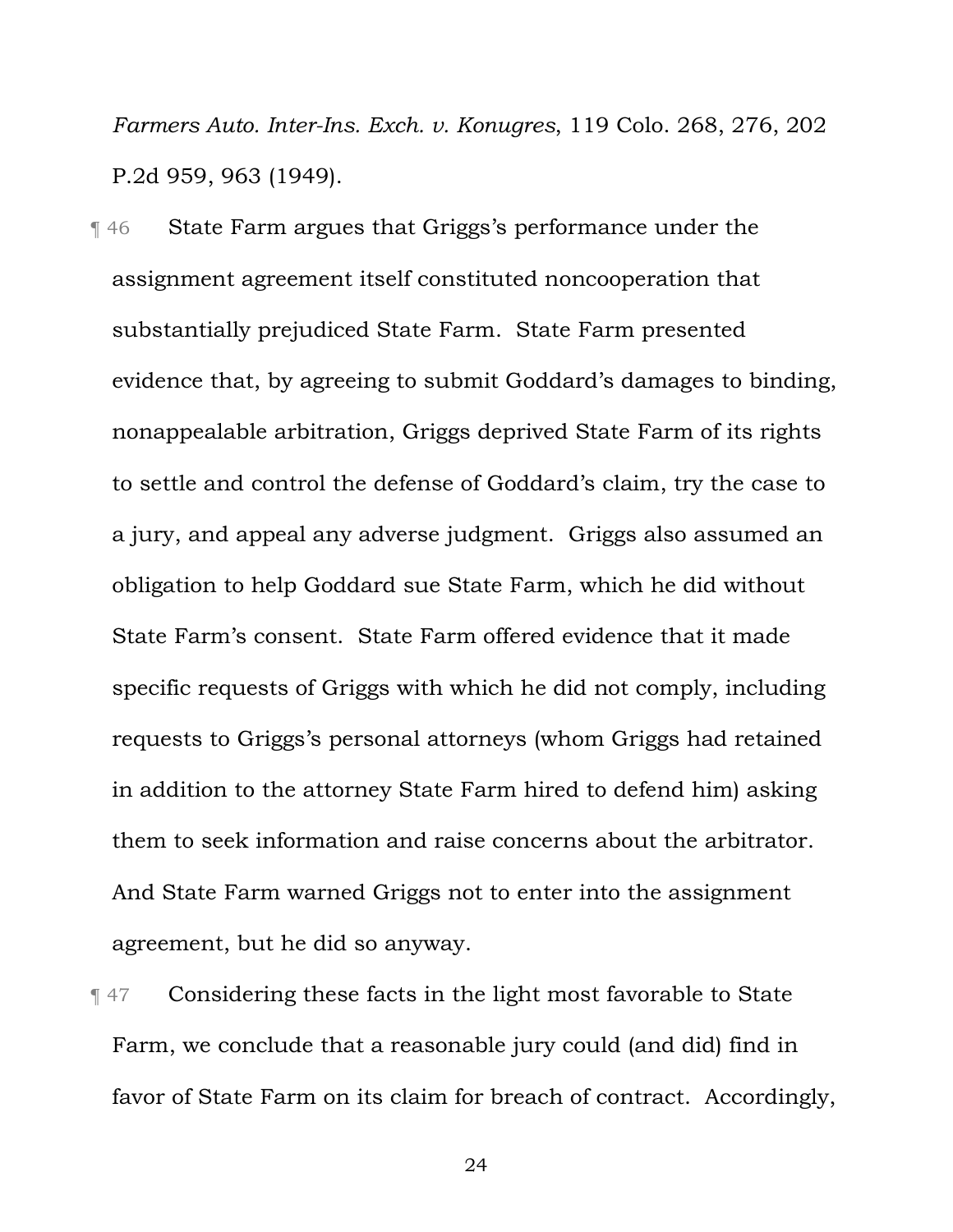the district court did not err by denying Goddard's C.R.C.P. 50 motion.4

- B. Any Error by the District Court in Allowing the Jury to Consider State Farm's Collusion Defense Was Harmless
- **The 48** Next, Goddard contends that the district court erred by denying her C.R.C.P. 50 motion for directed verdict on State Farm's collusion affirmative defense because the evidence was insufficient to allow the jury to consider it. Even if the district court erred, we conclude that any error was harmless, and therefore reversal is not required.

# 1. Additional Background

¶ 49 At the close of all the evidence, Goddard moved for a directed verdict on State Farm's collusion defense pursuant to C.R.C.P. 50.5 She argued that the evidence was insufficient to establish collusion because State Farm had only offered evidence of two people working

 <sup>4</sup> Because of this disposition, we need not address State Farm's argument that Goddard's initial settlement demand did not satisfy the "offer rule" such that State Farm could not have breached its duty to settle by rejecting it.

<sup>5</sup> Goddard moved for a directed verdict on State Farm's reasonableness and fraud affirmative defenses too. But State Farm withdrew its fraud defense and Goddard does not appeal the district court's decision on the reasonableness defense.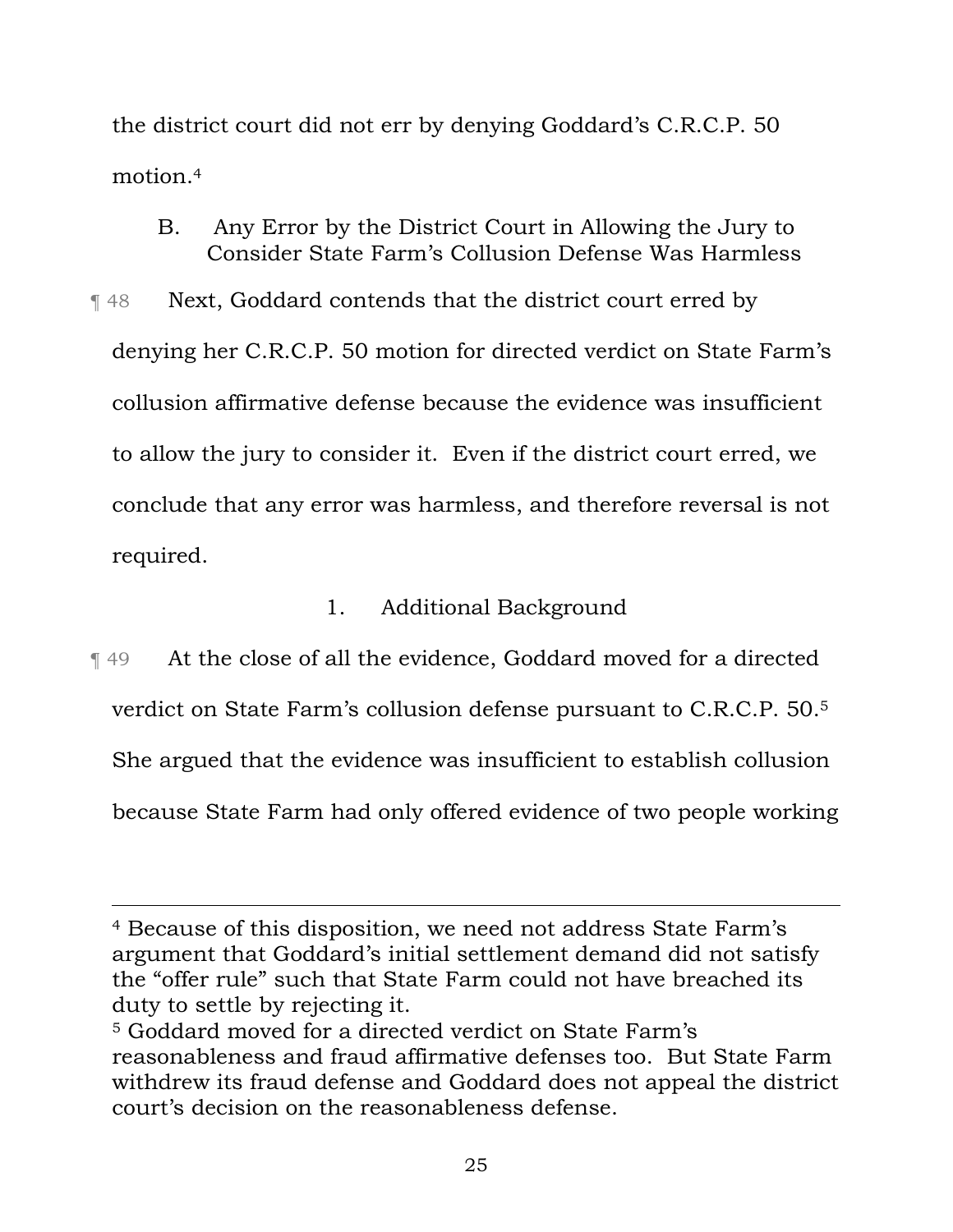together to accomplish a goal and the arbitration had all the hallmarks of a fair proceeding.

- ¶ 50 State Farm asserted that the arbitration award and the resulting judgment were the product of collusion. Among other things, it contended that the assignment agreement itself, including the selection of what it characterized as a non-neutral arbitrator and the waiver of State Farm's rights to a jury trial and an appeal, demonstrated collusion.
- ¶ 51 The district court denied Goddard's motion. It determined that State Farm had presented sufficient evidence from which a reasonable jury could find collusion. And it agreed with State Farm that testimony regarding the arbitration could be compelling to the jury when considering the reasonableness of the arbitration award. **The district court instructed the jury to consider State Farm's**
- collusion affirmative defense only if it first found that Goddard had proved her counterclaim for bad faith breach of insurance contract. The relevant part of the verdict form tracked the instruction:

Question 2: Has Ms. Goddard proved by a preponderance of the evidence her counterclaim for bad faith breach of insurance contract?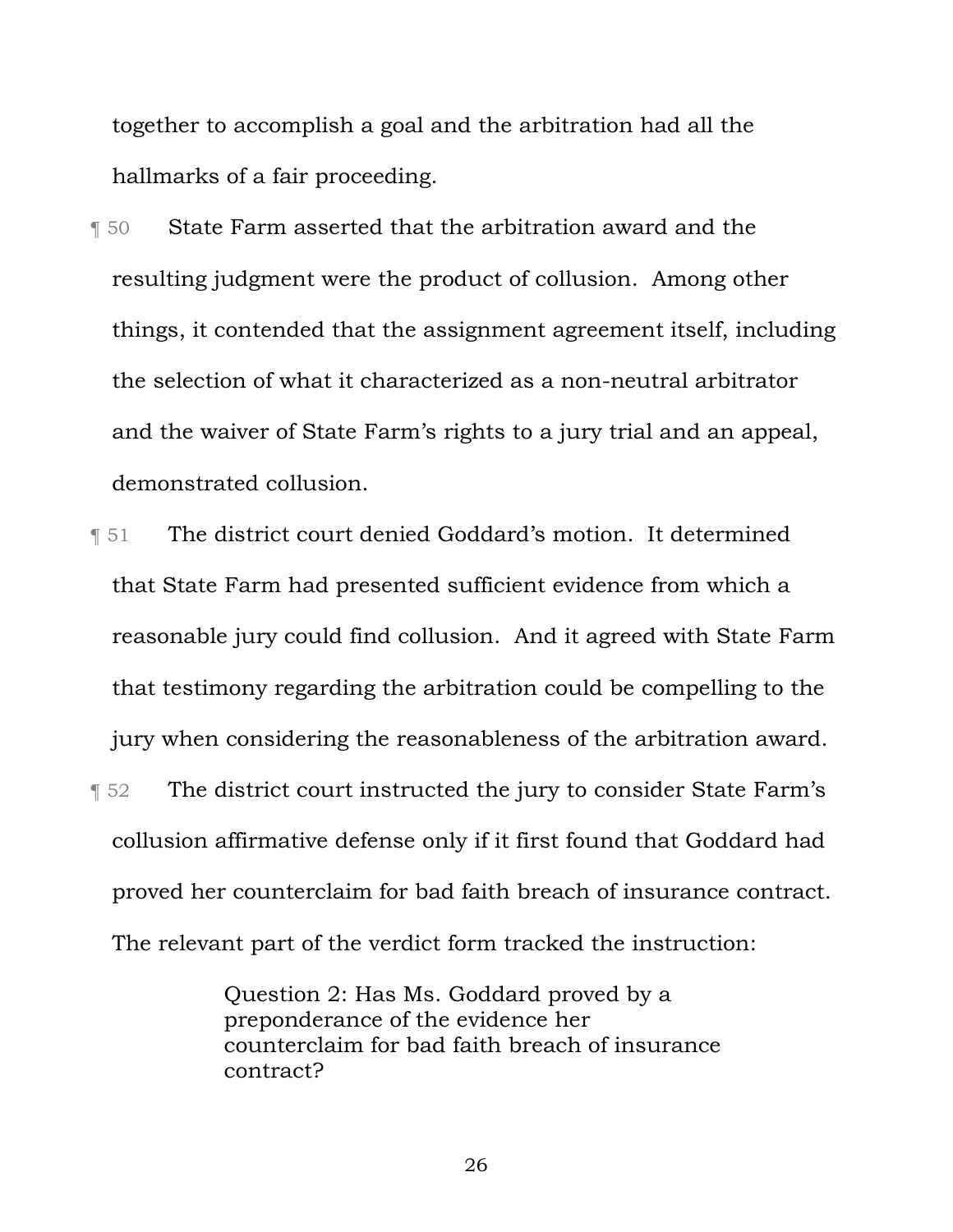Answer (circle one): YES NO

If you answered "NO" to Question No. 2, please sign this form and do not answer the remaining questions.

Question 3 addressed State Farm's collusion defense.

¶ 53 Ultimately, the jury returned a verdict for State Farm, finding that Goddard had not proved her counterclaim for bad faith breach of insurance contract. The jury did not reach the merits of the collusion defense.

2. Preservation and Standard of Review

**T** 54 As an initial matter, we reject Goddard's contention that this issue is preserved because she raised it in her motion for summary judgment. We do not review a denial of a motion for summary judgment because it is not a final order. *Feiger, Collison & Killmer v. Jones*, 926 P.2d 1244, 1250 (Colo. 1996); *Manuel v. Fort Collins Newspapers, Inc.*, 631 P.2d 1114, 1116 (Colo. 1981).

¶ 55 Even so, Goddard moved for directed verdict on this issue at the close of evidence, which preserved the issue. As stated above, in determining whether there is evidence of sufficient probative force to support the district court's ruling on a motion for directed verdict, we must consider all the facts in the light most favorable to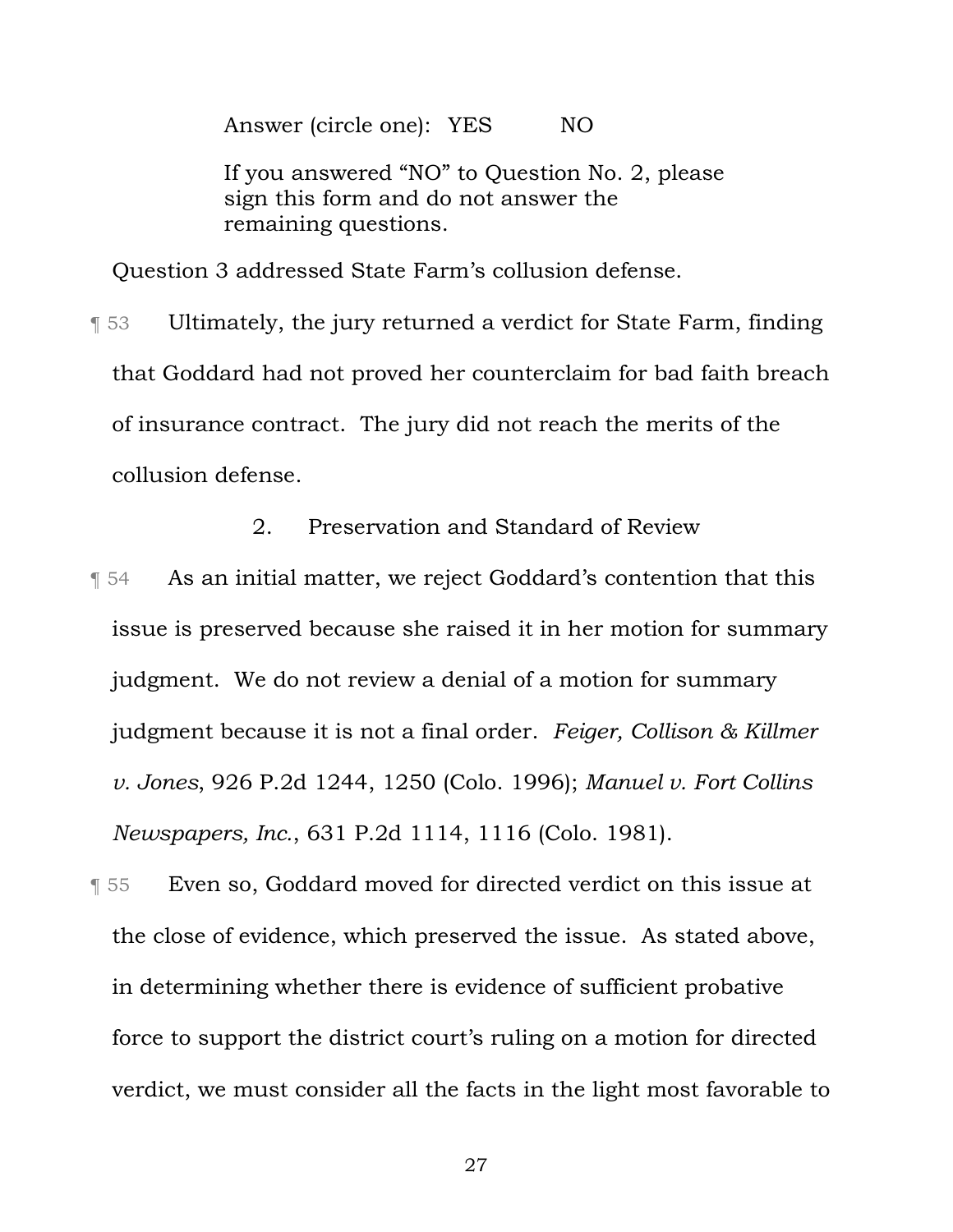the nonmoving party and determine whether a reasonable jury could have found in favor of the nonmoving party. *Flores*, 994 P.2d at 457.

¶ 56 If we conclude that the district court erred, we must consider whether the error requires reversal. We will deem an error harmless, and thus will not reverse a judgment, unless the error resulted in substantial prejudice to a party. *Walker v. Ford Motor Co.*, 2017 CO 102, ¶ 21; *see also* C.R.C.P. 61 ("The court at every stage of the proceeding must disregard any error or defect in the proceeding which does not affect the substantial rights of the parties.").

## 3. Analysis

¶ 57 Goddard contends that State Farm's evidence did not amount to collusion and that the district court erred by allowing the jury to consider collusion as an affirmative defense. But we need not decide whether the evidence State Farm offered at trial was sufficient to fend off a motion for directed verdict because the jury never considered the merits of the collusion defense. So even if the district court erred, we conclude that the error was harmless and does not warrant reversal.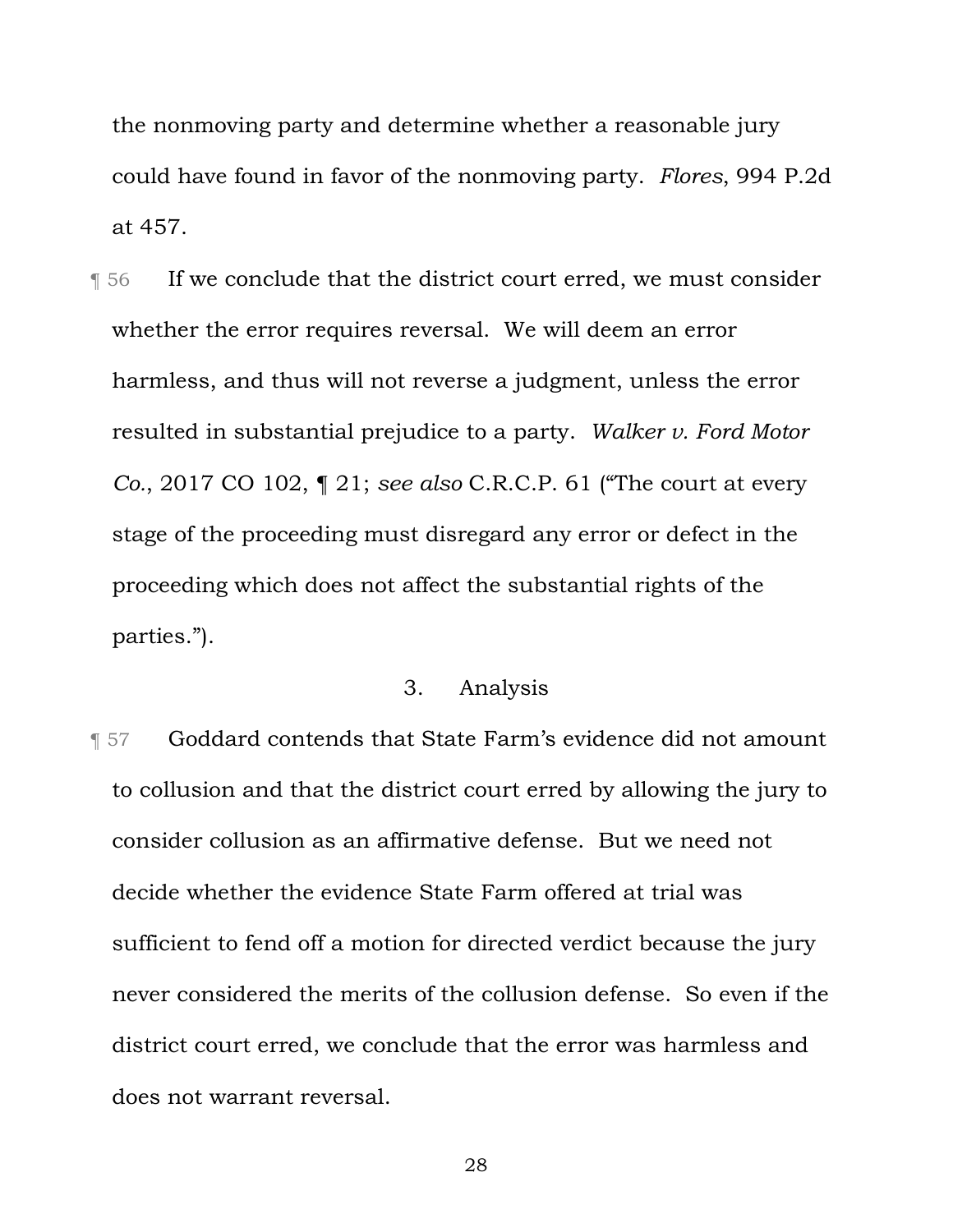¶ 58 The district court instructed the jury to consider collusion only if it first found that Goddard had proved her counterclaim for bad faith breach of insurance contract. "Absent evidence to the contrary, we presume that a jury follows a trial court's instructions." *Qwest Servs. Corp. v. Blood*, 252 P.3d 1071, 1088 (Colo. 2011).

¶ 59 The verdict form for Goddard's counterclaim aligned with the jury instruction. The verdict form first asked: "Has Ms. Goddard proved by a preponderance of the evidence her counterclaim for bad faith breach of insurance contract?" The foreperson circled "NO." Because the jury answered this question in the negative, it was instructed not to answer any of the remaining questions, including whether State Farm had proved its affirmative defense that the "judgment was the product of collusion or other undue means." The remainder of the questions were left blank, as instructed.

**The Collusion is an affirmative defense. "By its nature, an** affirmative defense 'does not negate the elements of a plaintiff's claim, but instead precludes liability even if all of the elements of a plaintiff's claim are proven." *Purzel Video GmbH v. Smoak*, 11 F. Supp. 3d 1020, 1031 (D. Colo. 2014) (citation omitted); *see also*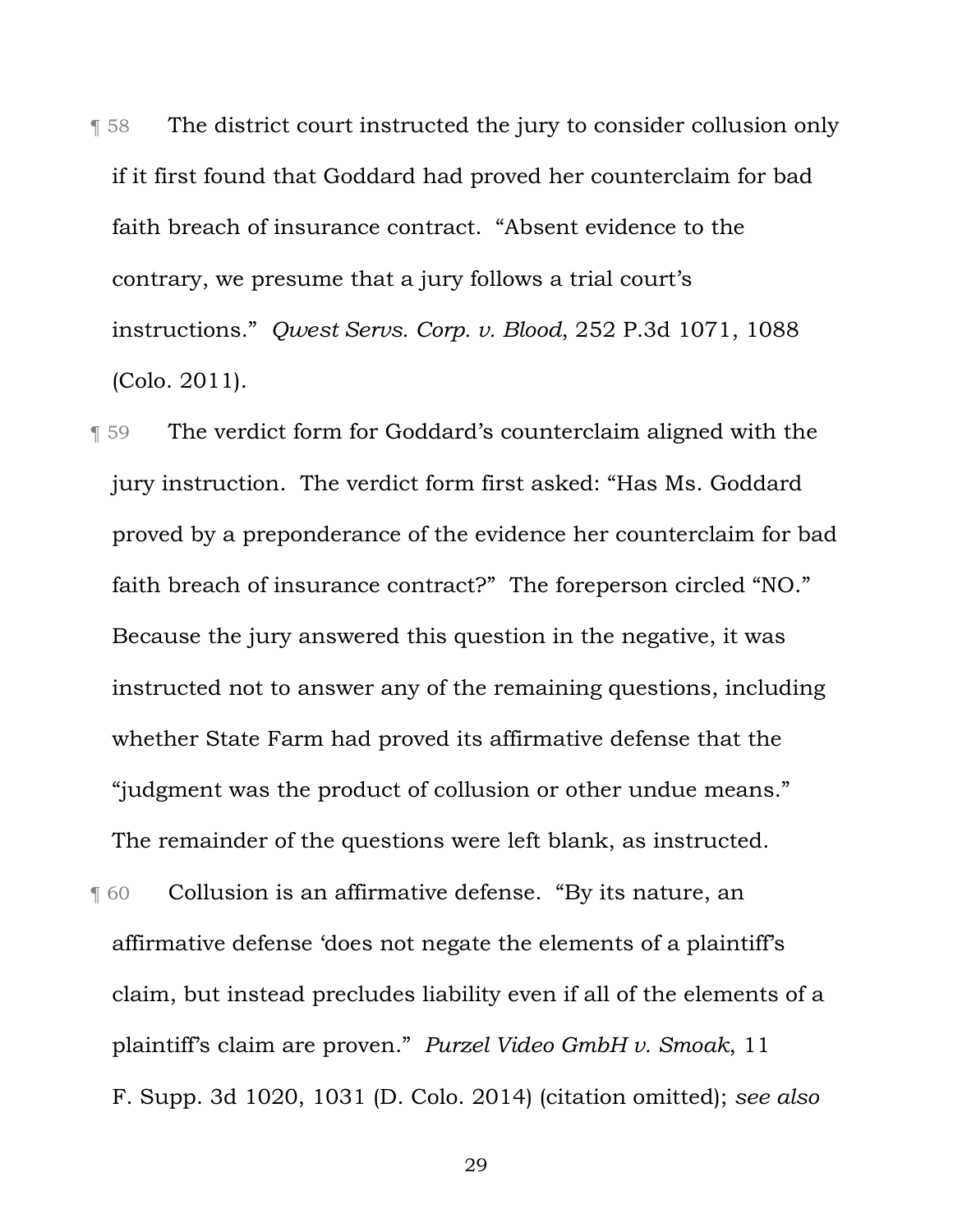*Soicher*, ¶ 18 ("[A]n affirmative defense is not merely a denial of an element of a plaintiff's claim, but rather it is a legal argument that a defendant may assert to require the dismissal of a claim, notwithstanding the plaintiff's ability to prove the elements of that claim."); *Black's Law Dictionary* 528 (11th ed. 2019) (defining affirmative defense as "[a] defendant's assertion of facts and arguments that, if true, will defeat the plaintiff's . . . claim, even if all the allegations in the complaint are true"). Thus, if a jury finds that all elements of a claim are not proven, success on an affirmative defense becomes irrelevant.

 $\lceil 61 \rceil$  Where, as here, a jury finds that a claim fails on its elements and, as a result, never reaches the merits of an affirmative defense to that claim, any error in submitting the affirmative defense to the jury is harmless. *See iFreedom Direct v. First Tenn. Bank Nat'l*, 540 F. App'x 823, 828 (10th Cir. 2013) (reasoning that any alleged error in submitting a defense to a jury "should be disregarded" when the jury found no breach of contract and did not consider the defense); *cf. Leaf v. Beihoffer*, 2014 COA 117, ¶ 12 (concluding that, if a plaintiff fails to establish any element of his negligence claim, any errors related to the other elements are harmless because the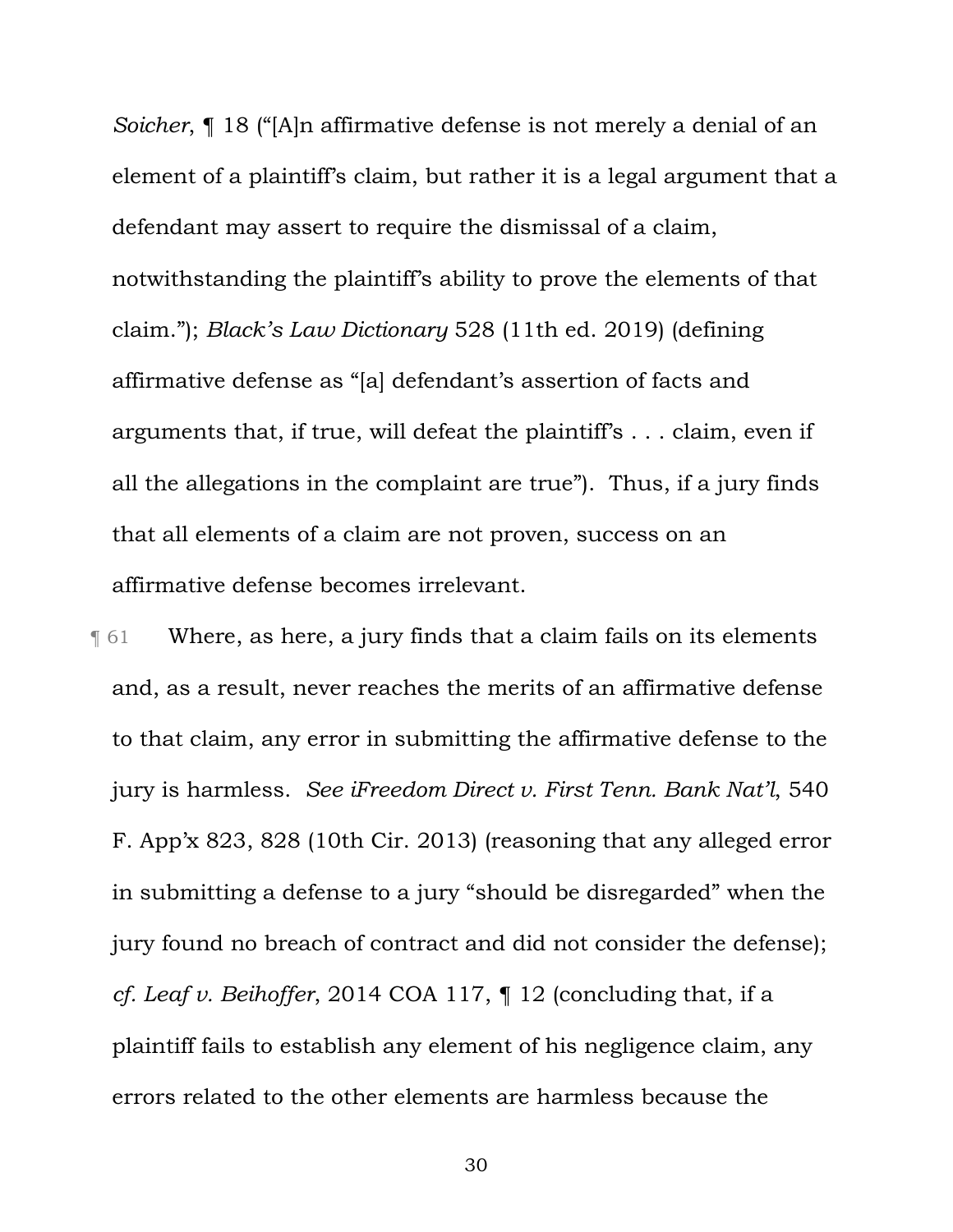plaintiff cannot prevail in any event); *Dunlap v. Long*, 902 P.2d 446, 448-49 (Colo. App. 1995) (concluding that a jury determination that the plaintiffs suffered no injury or damages rendered harmless any error relating only to the defendant's liability).

- **T** 62 And to the extent Goddard argues that the alleged error is not harmless because the jury was tainted by admission of evidence related to the collusion affirmative defense, we disagree. Goddard did not object to admission of the collusion-related evidence during trial based on prejudice. And she did not move for a directed verdict on collusion until the close of evidence. By then, the jury had heard all the evidence. So even if the district court had entered a directed verdict when Goddard asked for it, the jury still would have heard the collusion-related evidence.
- **Thus, we conclude that any error by the district court in** denying Goddard's C.R.C.P. 50 motion on State Farm's collusion affirmative defense was harmless, so reversal is not required.

C. The District Court's Evidentiary Rulings Were Sound **Finally, Goddard contends the district court erred by** admitting (1) the Azar fee agreement and (2) "evidence of . . . the existence of *Nunn* agreements from other cases" in which the Azar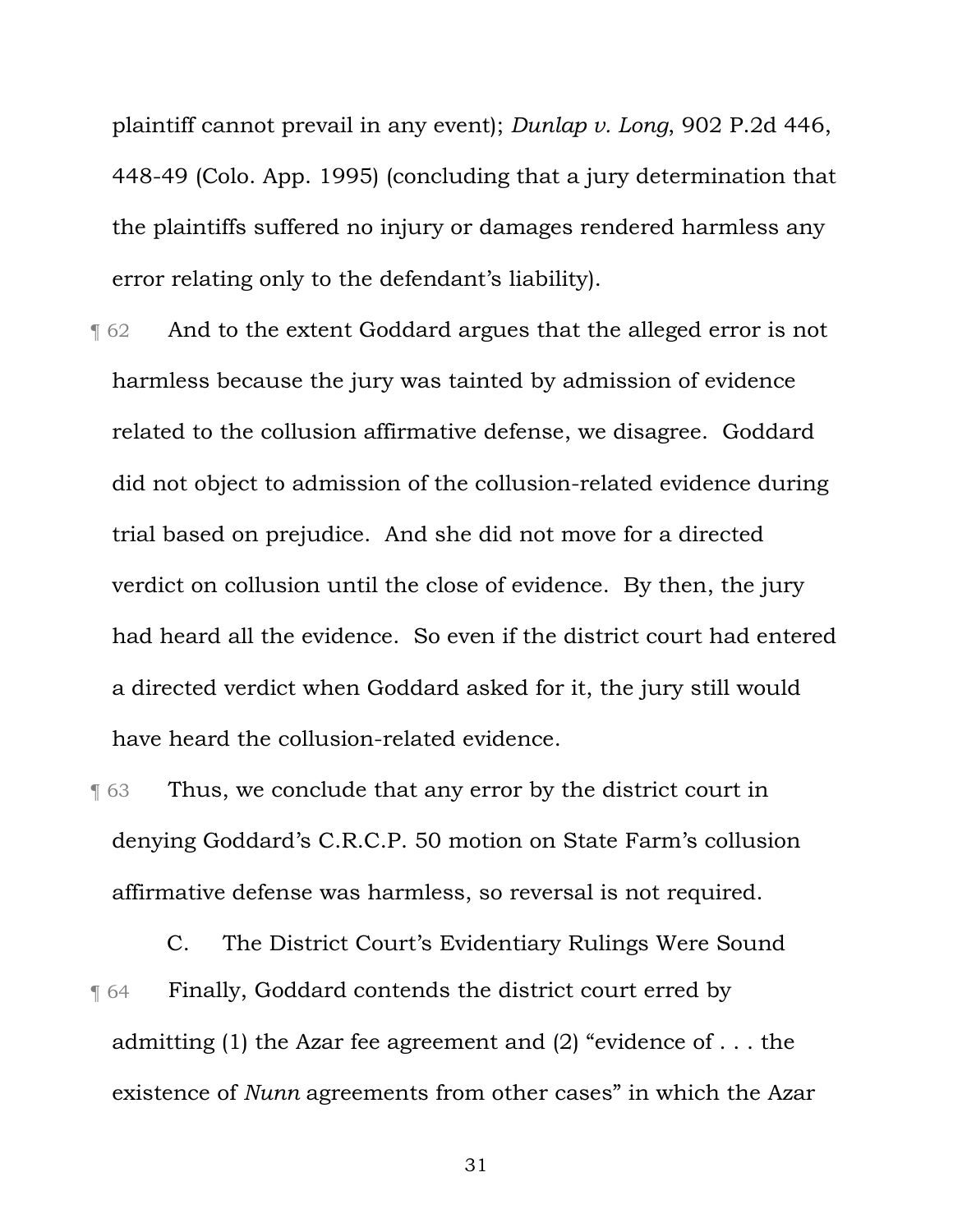firm has been involved. We reject the first contention and conclude that the second contention was either not preserved or harmless.

1. Standard of Review and Applicable Law

- ¶ 65 We review a district court's evidentiary ruling for an abuse of discretion. *Murray v. Just In Case Bus. Lighthouse, LLC*, 2016 CO 47M,  $\P$  16. A court abuses its discretion when its decision is manifestly arbitrary, unreasonable, or unfair, or based on a misapplication or misunderstanding of the law. *Credit Serv. Co., Inc. v. Skivington*, 2020 COA 60M, ¶ 17; *Giampapa v. Am. Fam. Mut. Ins. Co.*, 919 P.2d 838, 842 (Colo. App. 1995).
- ¶ 66 Unless otherwise prohibited by law, all relevant evidence is admissible. CRE 402; *Murray*, ¶ 19. Relevant evidence is any evidence "having any tendency to make the existence of any fact that is of consequence to the determination of the action more probable or less probable than it would be without the evidence." CRE 401.
- ¶ 67 Relevant evidence may be excluded if "its probative value is substantially outweighed by the danger of unfair prejudice." CRE 403. When reviewing a district court's decision to admit evidence, "we accord the evidence its maximum probative value as weighed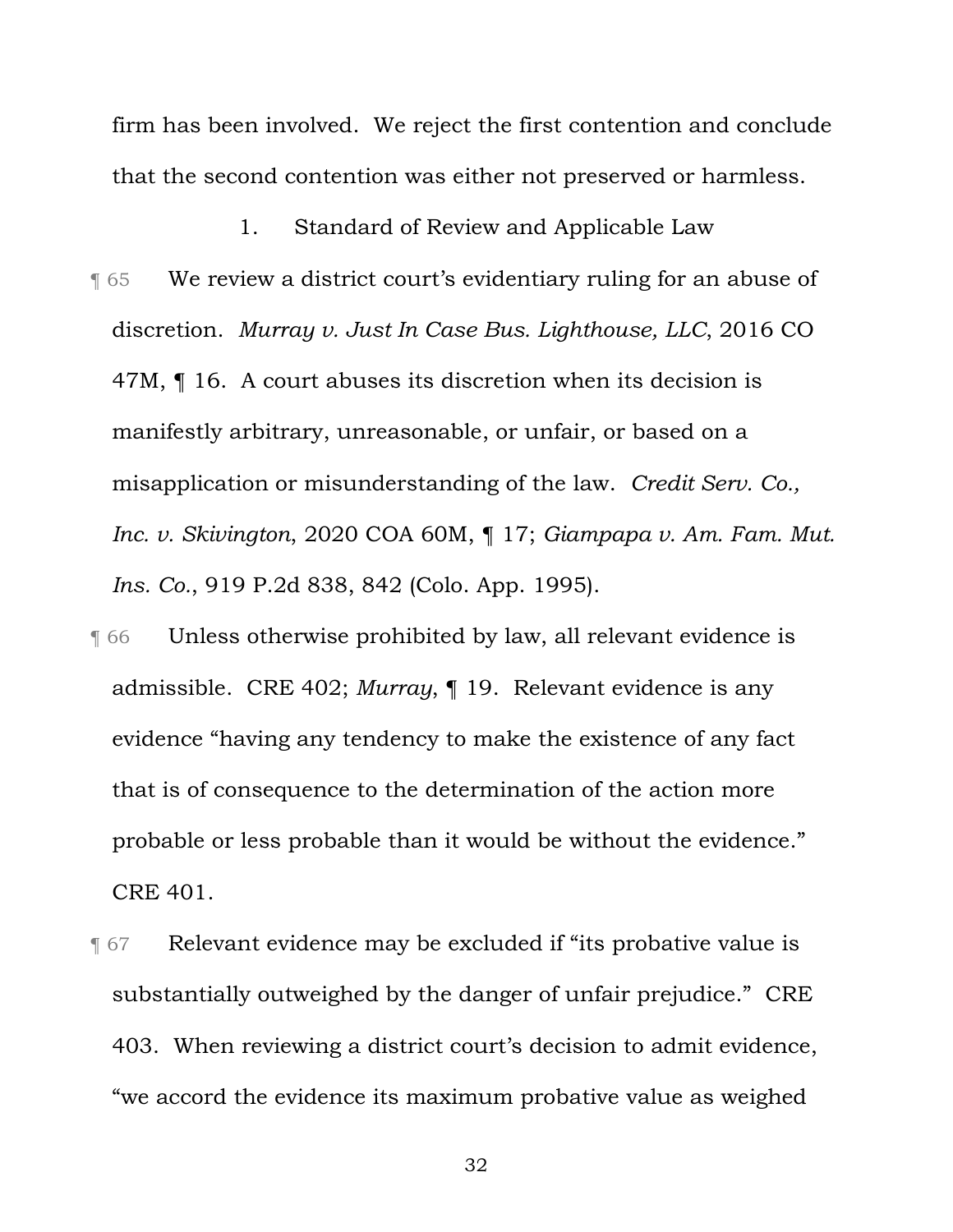against its minimum prejudicial effect." *Walker v. Ford Motor Co.*, 2015 COA 124, ¶ 46; *see Murray*, ¶ 19.

¶ 68 Evidentiary rulings that do not affect a substantial right of a party are harmless and do not warrant reversal. CRE 103(a); C.R.C.P. 61. An error affects the substantial rights of the parties if it substantially influenced the outcome of the case or impaired the basic fairness of the trial itself. *Laura A. Newman, LLC v. Roberts*, 2016 CO 9, ¶ 24; *Bernache v. Brown*, 2020 COA 106, ¶ 26.

2. The District Court Did Not Abuse Its Discretion by Admitting the Azar Fee Agreement

### a. Additional Background

¶ 69 Before trial, Goddard moved in limine to preclude State Farm from offering the Azar fee agreement into evidence, arguing that the evidence was irrelevant and unfairly prejudicial. The district court denied the motion and ordered that the fee agreement could be admitted at trial. It found that State Farm had demonstrated the relevance of the fee agreement and that Goddard had not "meaningfully attempt[ed] to argue that if the fee agreement is admitted, a jury may reach a decision on the incorrect basis."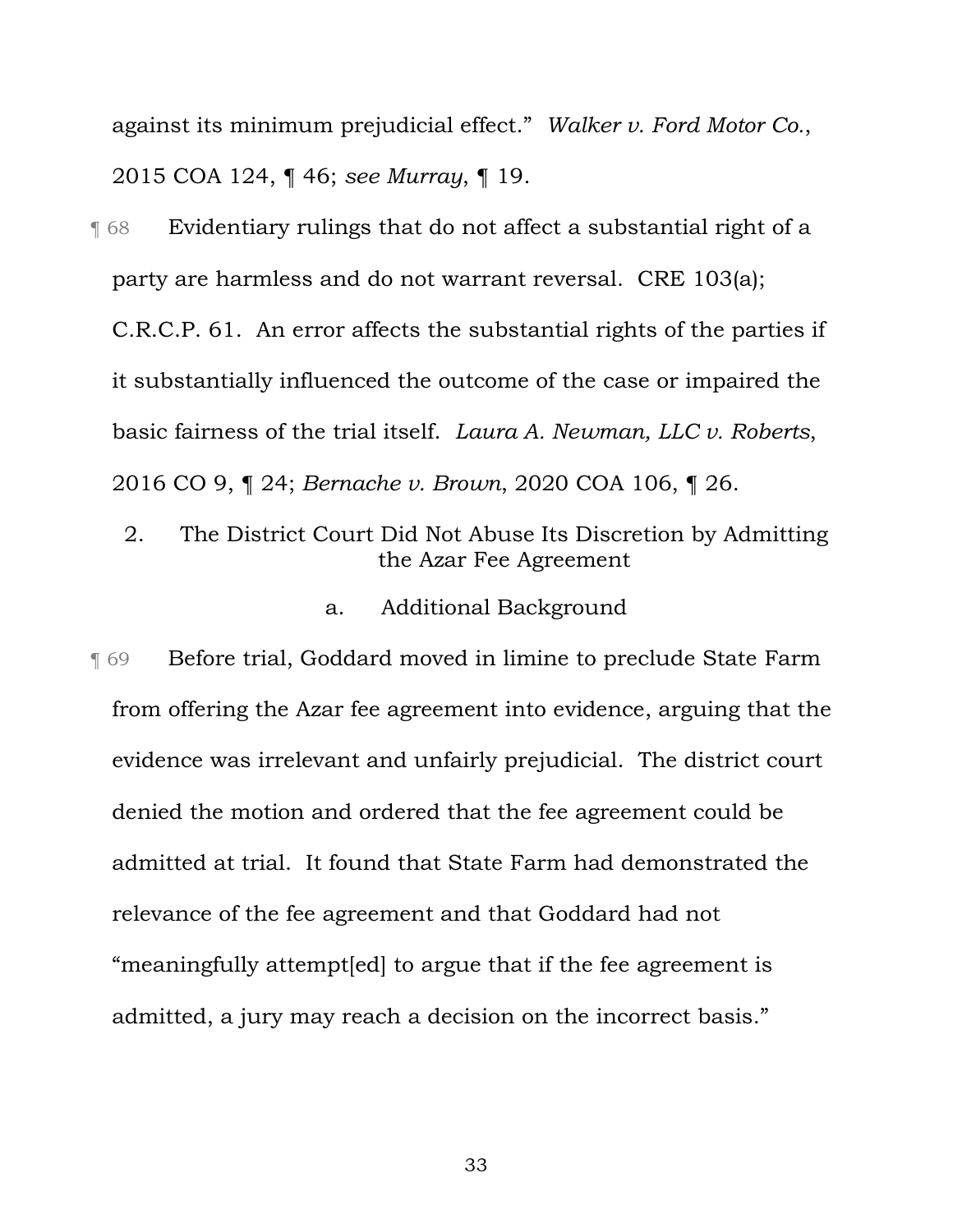¶ 70 At trial, State Farm offered the Azar fee agreement through its first witness and the district court admitted it over Goddard's renewed objection. Throughout trial, State Farm argued that the fee agreement "financially incentivized the Azar firm to sabotage any chance of an out-of-court settlement with State Farm" by increasing the percentage of its contingent fee if it took the case to trial. State Farm also argued that the fee agreement's pre-authorization of costs in the amount of \$25,000 precluded settlement of Goddard's claim for any amount equal to or less than the policy limit of \$25,000.

¶ 71 Although it admitted the Azar fee agreement itself, the district court repeatedly sustained Goddard's objections to State Farm's attempts to elicit testimony that there was something improper about the agreement, that it fell below the appropriate standard of care, or that it deviated from the form contingent fee agreement approved by the Colorado Supreme Court. C.R.C.P. Ch. 23.3, Rule 7, Form 2 (2019).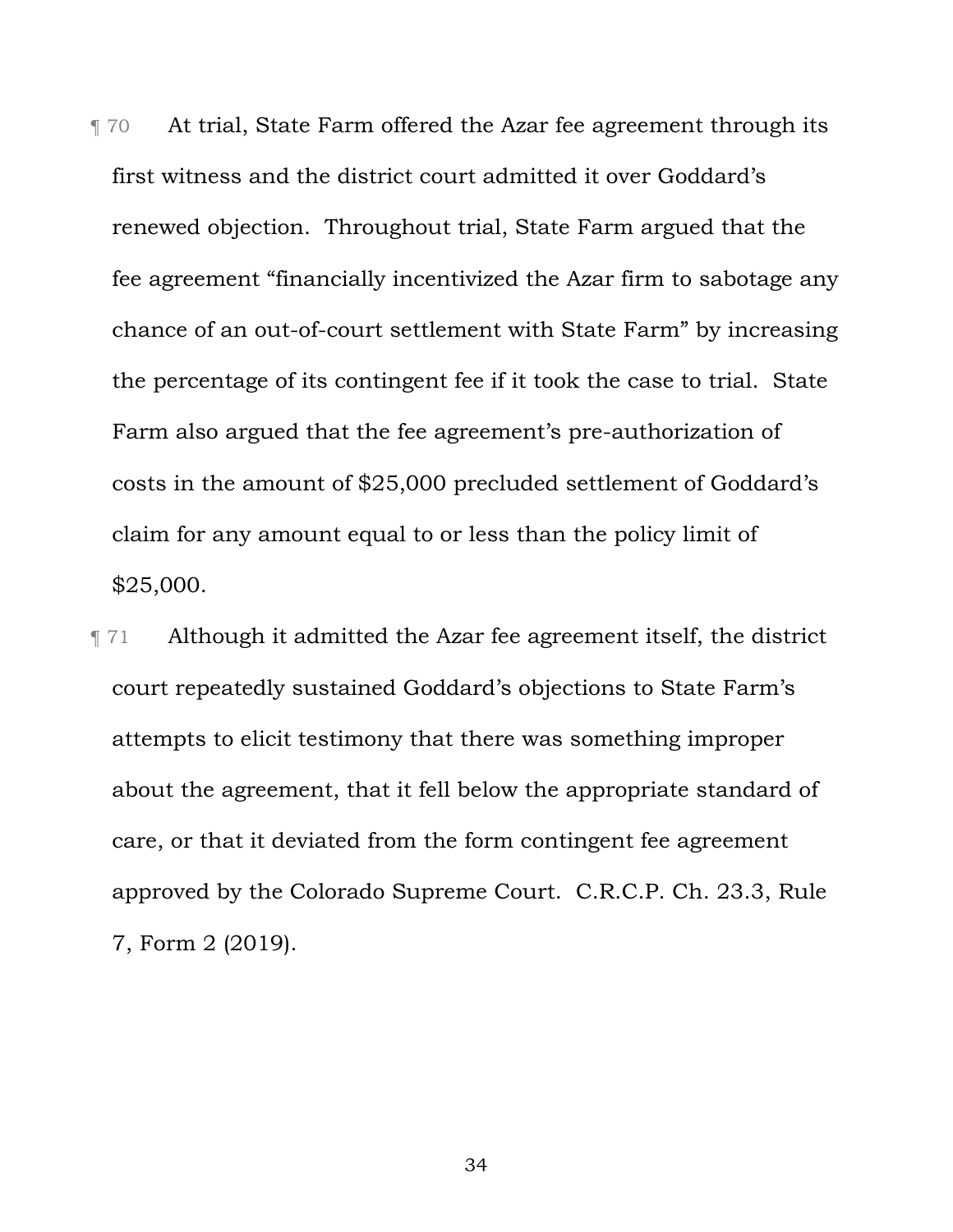### b. Analysis

- ¶ 72 Goddard contends that the district court erred by admitting the Azar fee agreement because it was irrelevant and prejudicial. We disagree.
- **The 3 As an initial matter, we reject State Farm's contention that** Goddard waived this claim or invited this error. First, before trial, Goddard moved in limine to preclude admission of the Azar fee agreement. She argued in her motion that State Farm sought to "make some negative inference against Ms. Goddard's counsel and take advantage of well-known biases against plaintiff attorneys." A court's definitive ruling on a motion in limine preserves the issue for appeal. *See* CRE 103(2) ("Once the court makes a definitive ruling on the record admitting or excluding evidence, either at or before trial, a party need not renew an objection or offer of proof to preserve a claim of error for appeal."); *Uptain v. Huntington Lab, Inc.*, 723 P.2d 1322, 1330-31 (Colo. 1986) (pretrial ruling on a motion in limine sufficiently preserves an issue for appeal).
- **The Second, to the extent that State Farm argues that Goddard** waived this issue by referring to the Azar fee agreement during her defense case, we disagree because State Farm had already admitted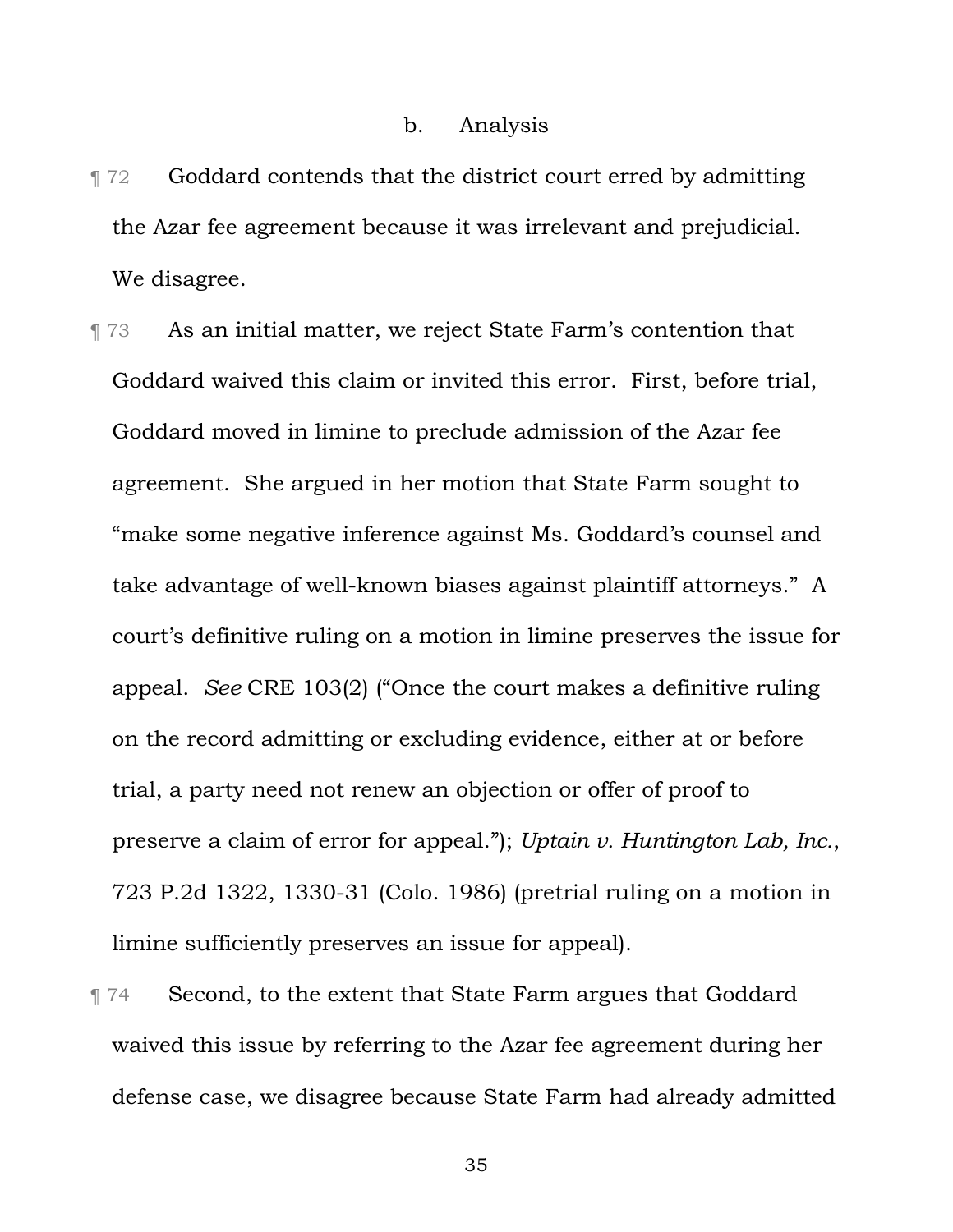the evidence over Goddard's objection. A party does not waive its right to challenge evidence admitted over its objection by responding to it during trial. *Cf. Bernache*, ¶ 12 (concluding that party did not waive objection or invite error by preventatively addressing evidence the court ruled admissible before trial).

- ¶ 75 Although Goddard preserved her objection, we conclude that the district court did not abuse its discretion by admitting the Azar fee agreement. State Farm argued that the agreement financially incentivized the Azar firm to prevent an out-of-court settlement of Goddard's claim and gave the Azar firm the power to do so. State Farm also used the Azar fee agreement to highlight what it argued were collusive terms in the assignment agreement between Goddard and Griggs. Accordingly, the Azar fee agreement was relevant to the causation element of Goddard's counterclaim for bad faith breach of insurance contract and to State Farm's collusion affirmative defense.
- **The Put Goddard contends that, by excluding certain testimony** about the Azar fee agreement once it was admitted, the district court demonstrated that the agreement itself was unfairly prejudicial and should not have been admitted. We disagree.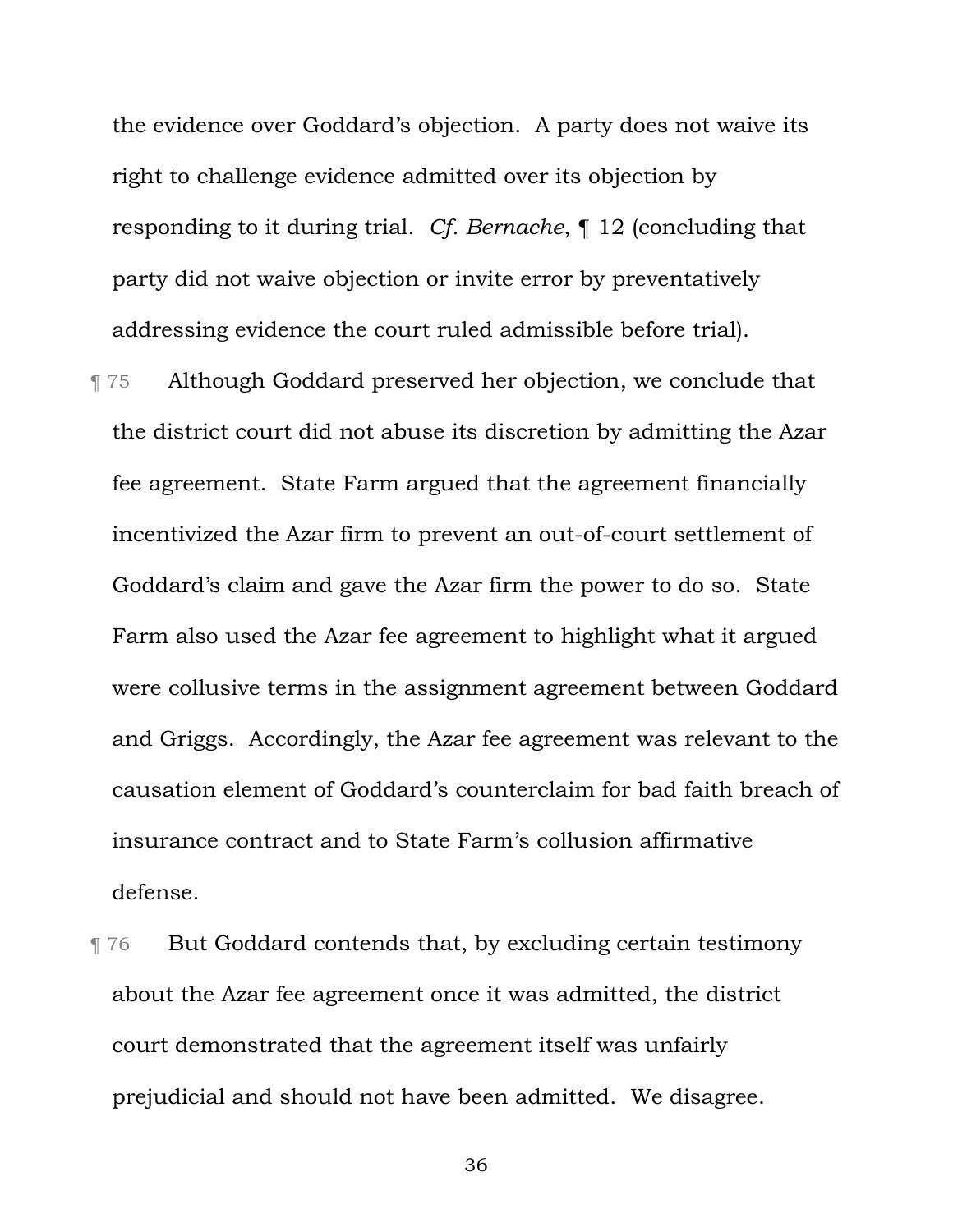¶ 77 The Azar fee agreement was some evidence from which the jury could infer that Goddard and her attorneys caused the settlement failure. Had the jury reached the collusion defense, it also would have allowed the jury to infer that the assignment agreement between Goddard and Griggs was collusive based on a comparison of the arbitration terms in the two agreements. We acknowledge that these inferences were prejudicial to Goddard's case, but they were not unfairly prejudicial. Unfair prejudice refers to "an undue tendency on the part of admissible evidence to suggest a decision made on an improper basis." *People v. Coney*, 98 P.3d 930, 933 (Colo. App. 2004) (quoting *People v. Gibbens*, 905 P.2d 604, 608 (Colo. 1995)). The Azar agreement did not suggest to the jury that it should resolve Goddard's claim on an improper basis. We see no abuse of discretion.

## 3. The District Court's Admission of "Evidence of . . . the Existence of *Nunn* Agreements from Other Cases" Does Not Require Reversal

### a. Additional Background

¶ 78 In discovery, State Farm apparently disclosed a "Table of Cases," which was "a spreadsheet that lists a total of 17 cases" from 2013-2016 that "advanced to contested arbitration hearings,"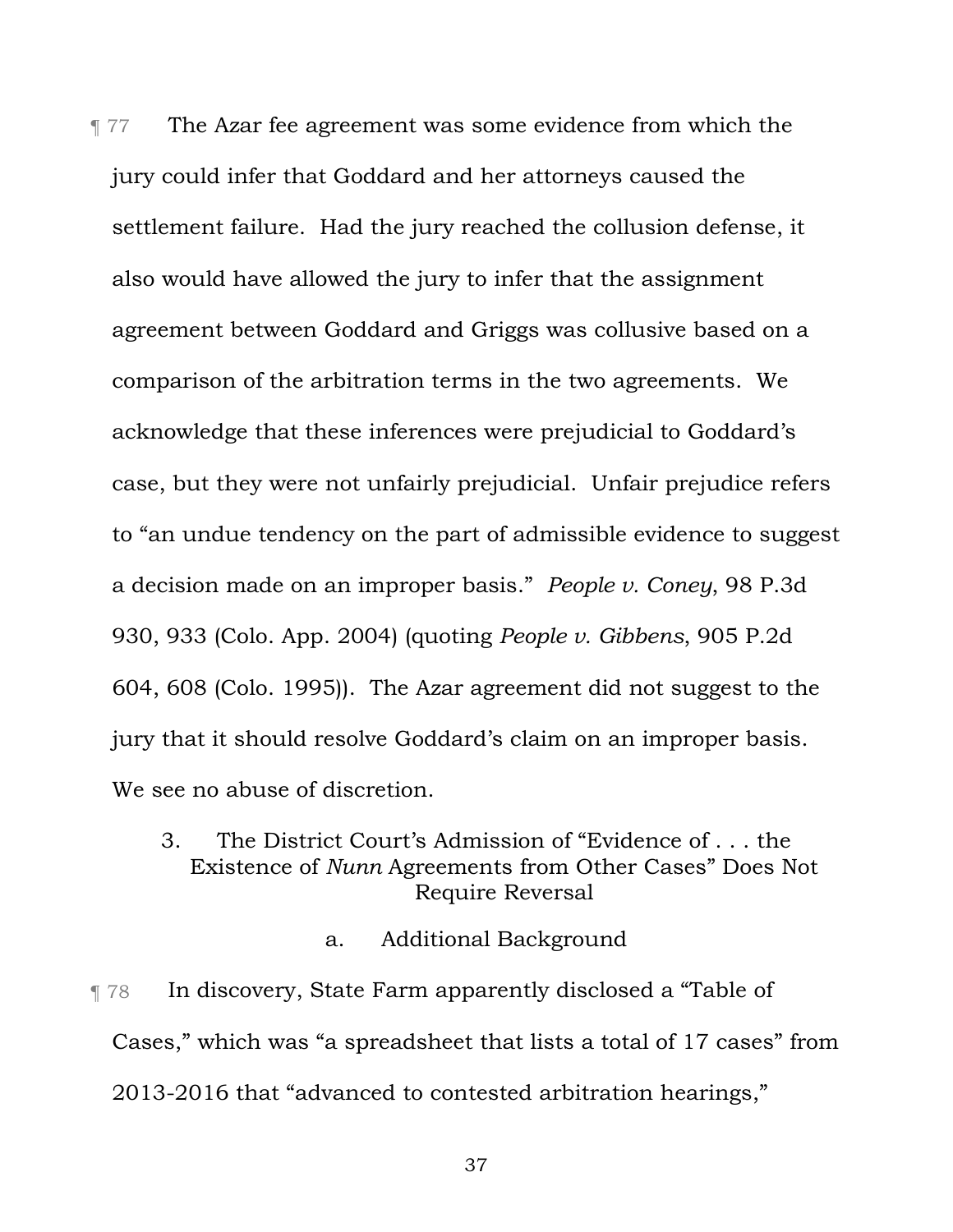thirteen of which involved both the Azar firm and the arbitrator named in the assignment agreement between Goddard and Griggs. State Farm also disclosed as potential witnesses several lawyers who were involved in those cases. Before trial, Goddard moved in limine to preclude admission of the other assignment agreements (which she called "*Nunn* agreements") and witness testimony about the agreements, arguing that such evidence was irrelevant, misleading, and confusing to the jury.

**The district court granted Goddard's motion in part and** denied it in part. It first noted that neither party had "detailed] with specificity the evidence sought to be admitted or precluded." Its order on the motion in limine referred only to the Table of Cases "as containing the type of information sought to be addressed" by Goddard's motion. The court explained that State Farm had not yet established its "claims of multiple inflated arbitration awards as well as a 'lucrative relationship' benefitting [the arbitrator]." Still, it concluded that the cases listed in the Table of Cases that involved both the arbitrator and the Azar firm were relevant to State Farm's defenses. Thus, it ruled that State Farm could introduce three other assignment agreements to demonstrate, among other things,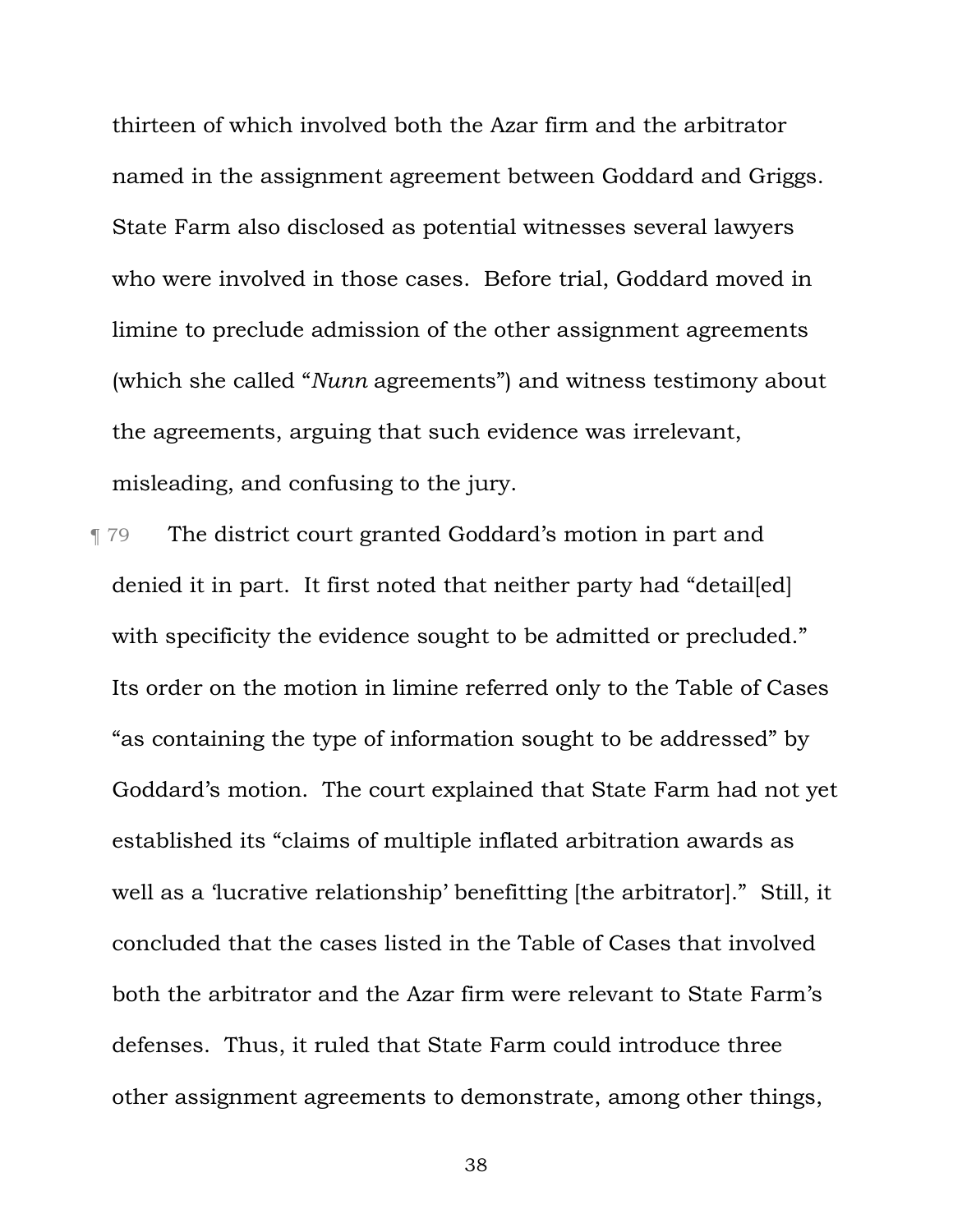that the Azar firm had a practice of hiring the same arbitrator with the aim of securing inflated awards. To mitigate any prejudice resulting from the fact that the arbitrator could not testify (presumably to contradict State Farm's collusion accusations), the court also authorized Goddard to introduce assignment agreements from three other cases handled by the Azar firm providing for arbitration by any other arbitrator. The court did not make a ruling in limine on any other evidence or witness testimony related to assignment agreements from other cases.

¶ 80 At trial, State Farm called Franklin Patterson as a witness. Patterson represented State Farm for part of the litigation against Griggs and Goddard. He testified that, during the course of his representation, he contacted other defense lawyers seeking other assignment agreements involving both the Azar firm and the same arbitrator as the present case. He learned of approximately thirty such agreements and obtained copies of nineteen. State Farm's counsel showed Patterson three assignment agreements from other cases but did not move to admit them or show them to the jury. When State Farm's counsel started to show Patterson a fourth agreement, Goddard's counsel objected based on the court's in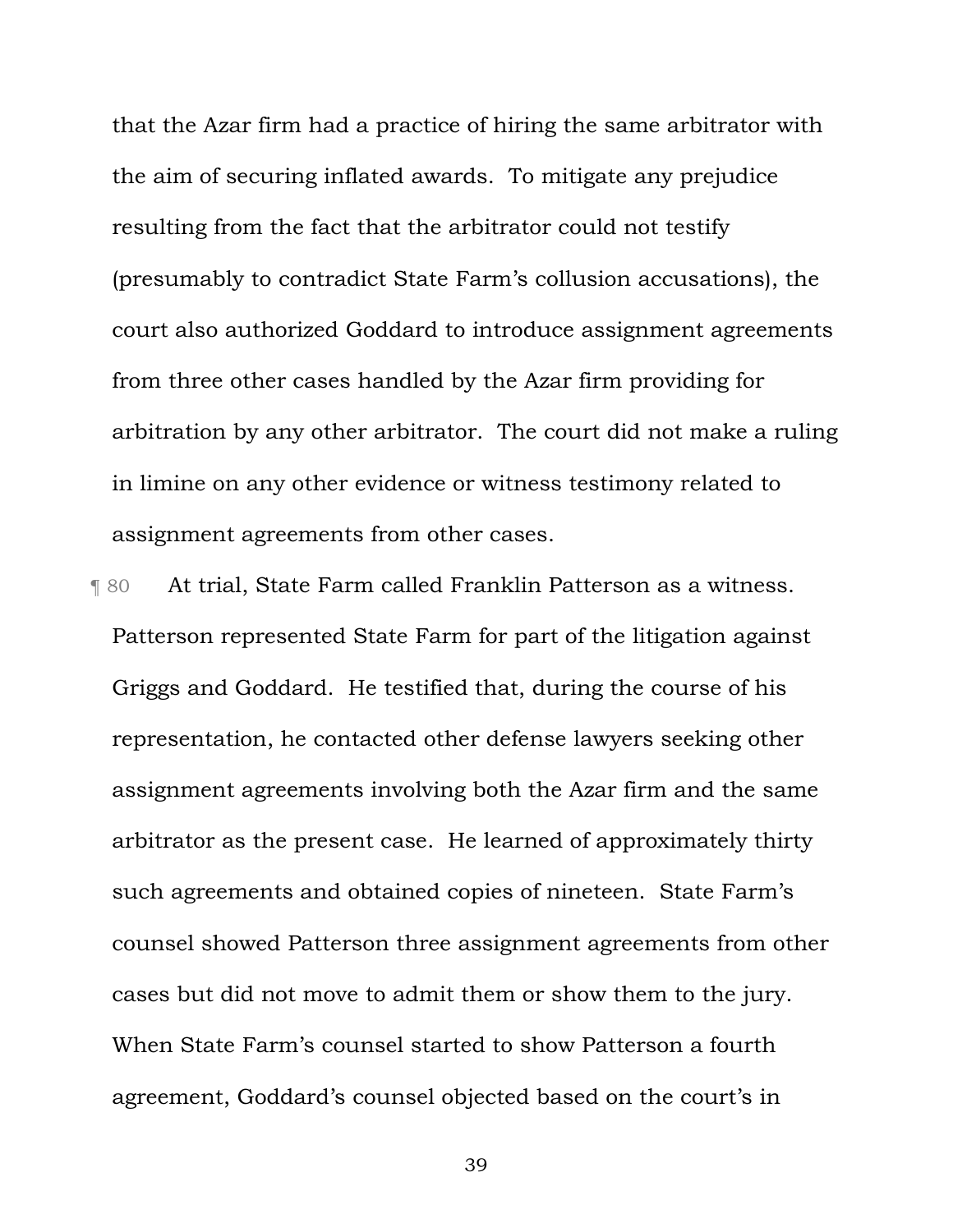limine ruling. At a bench conference the court clarified that the in limine ruling allowed State Farm to show three agreements.

¶ 81 Patterson then testified that, after finding these other assignment agreements, he objected to the arbitration in a letter he sent to Griggs's personal counsel. He wrote that he believed Azar and the arbitrator had a "close and frequent relationship."

### b. Analysis

¶ 82 Goddard contends that the district court "impermissibly allowed State Farm to introduce evidence regarding other *Nunn*  agreements proposed or entered into by Azar" because the evidence was irrelevant, "highly prejudicial[,] and designed to induce the jury to draw impermissible inferences based upon pure speculation and bias." In support of this argument, Goddard cites two parts of the record: (1) her motion in limine and the court's order partially granting and partially denying it; and (2) eleven pages of Patterson's trial testimony. We conclude any error was harmless.

¶ 83 First, to the extent Goddard contends that the district court erroneously admitted assignment agreements from other cases involving Azar's clients, Goddard does not point us to any part of the trial record where such agreements were actually admitted into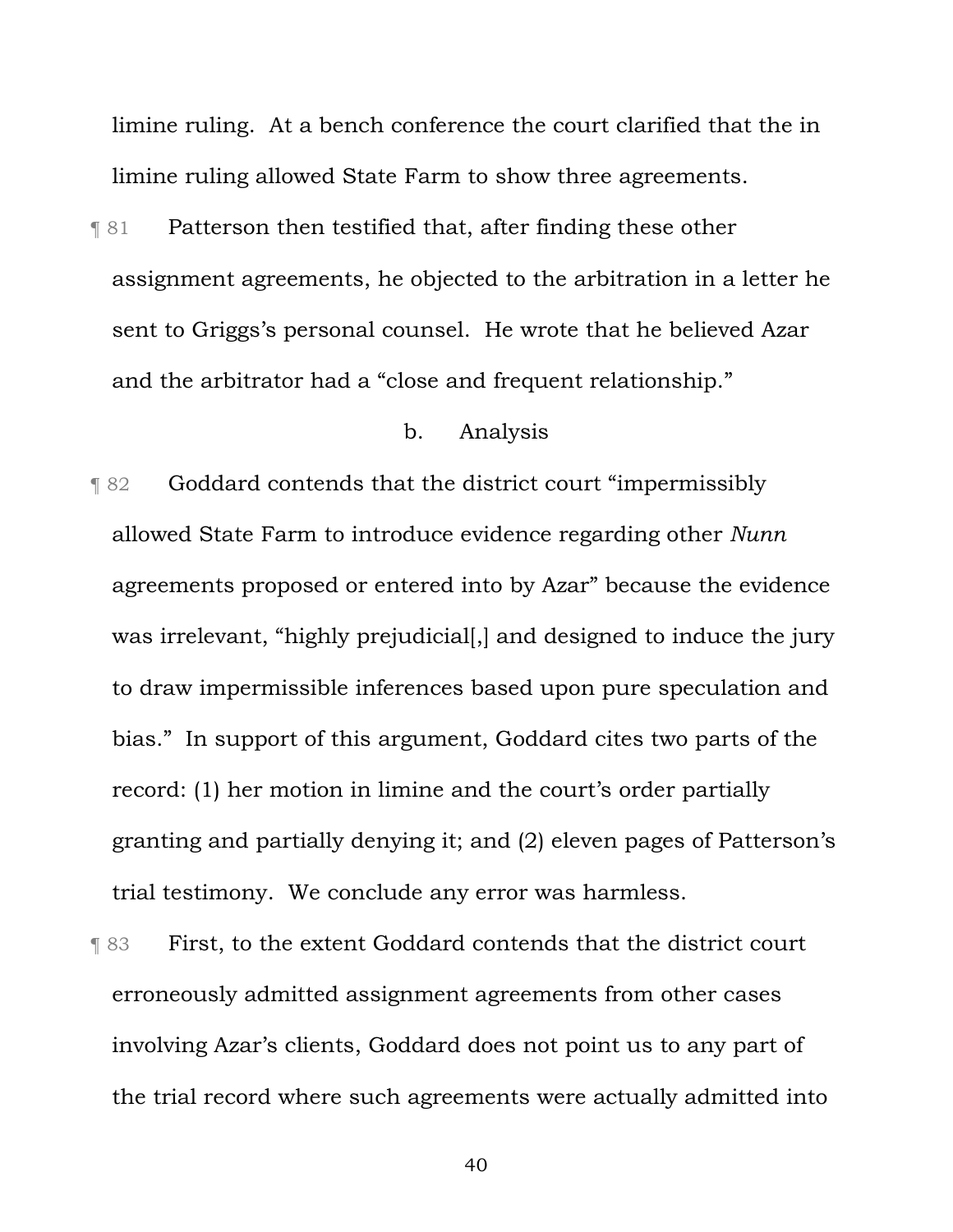evidence. On the contrary, even though the district court ruled in limine that State Farm could admit three assignment agreements, it appears that State Farm did not offer them. Thus, even if the court erred by ruling in limine that State Farm would be allowed to introduce three assignment agreements, such error was harmless because the evidence was not admitted. *See* C.R.C.P. 61; *Gonzales v. Mascarenas*, 190 P.3d 826, 831 (Colo. App. 2008) (concluding that plaintiff could not show prejudice with respect to the denial of a motion in limine when the subject evidence was not admitted). ¶ 84 Second, to the extent Goddard contends that the district court erred by admitting Patterson's testimony about assignment agreements from other cases, she did not preserve this issue. As the district court noted, Goddard's motion in limine did not identify specific witness testimony she sought to preclude. And even if it had, the court did not rule that such testimony was admissible. The only in limine ruling the court made on this issue was that each side could introduce three assignment agreements from other cases. Although a party abiding by an in limine ruling need not renew an objection at trial to preserve the issue for review, *see Bernache*, ¶ 9, because there was no definitive in limine ruling on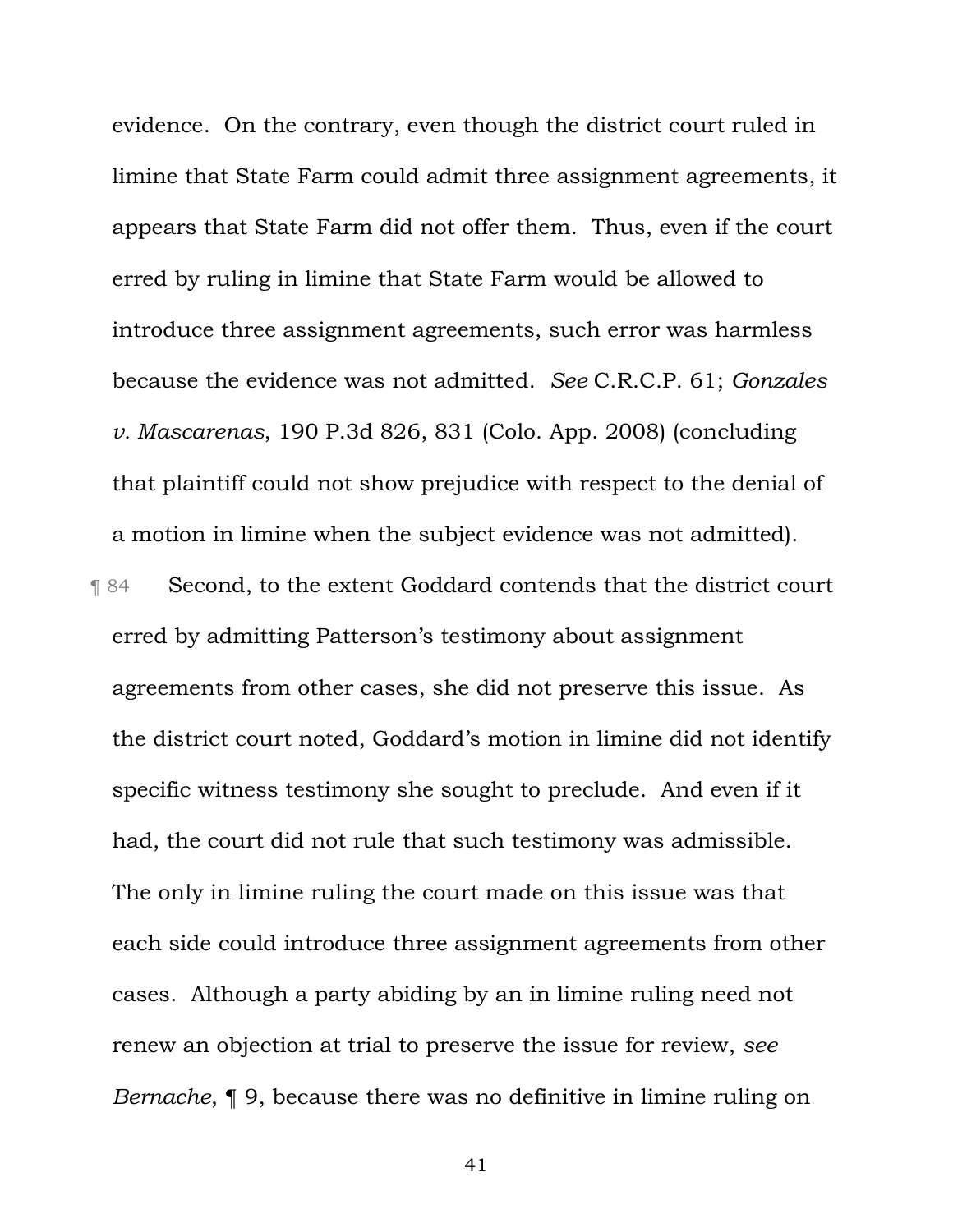the scope of permissible testimony about assignment agreements in other cases, Goddard was required to object at trial to preserve the issue for appellate review, *see Higgs v. Dist. Ct.*, 713 P.2d 840, 859 (Colo. 1985) (concluding that the denial of a motion in limine "directed toward a broad array of evidence" does not "dispense with the obligation to make a contemporaneous objection to the evidence when offered at trial"). *See also* CRE 103(a).

¶ 85 But Goddard did not cite to any part of the record where she objected to Patterson's testimony about assignment agreements from other cases based on relevance or unfair prejudice. Notably, the transcript pages Goddard cites in her briefs do not include the testimony to which she appears to object on appeal. Giving Goddard the benefit of the doubt, we reviewed the entirety of Patterson's testimony. Although Goddard lodged several objections on other grounds — many of which were sustained — we did not find any objections based on CRE 402 or 403. Because she did not object, she did not preserve this issue for appellate review. *See Am. Fam. Mut. Ins. Co. v. DeWitt*, 218 P.3d 318, 325 (Colo. 2009) ("In order to properly preserve an objection to evidence admitted at trial, a timely and specific objection must appear in the trial court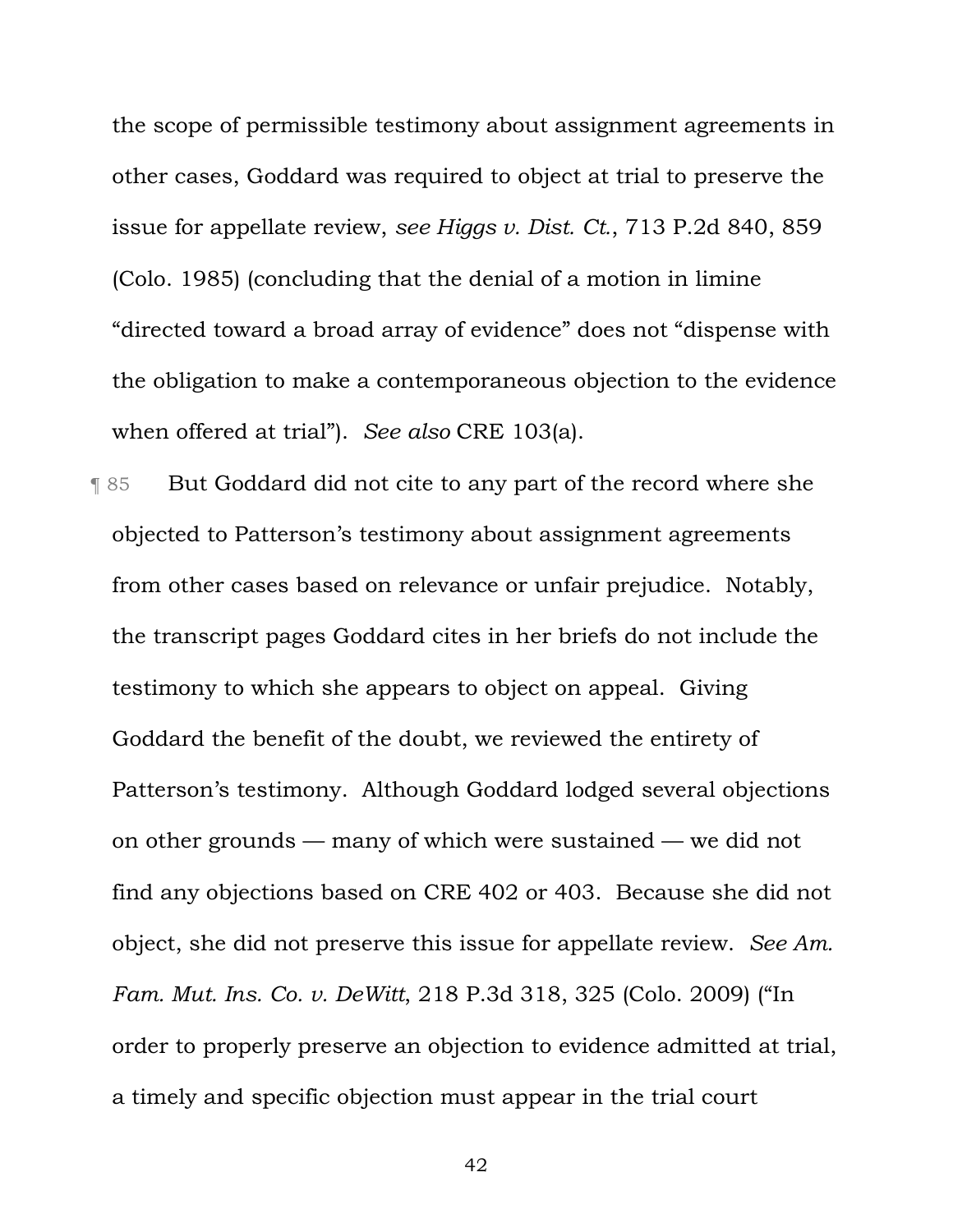record."); *Wycoff v. Grace Cmty. Church of Assemblies of God*, 251 P.3d 1260, 1269 (Colo. App. 2010) ("[O]nly in a 'rare' civil case, involving 'unusual or special' circumstances — and even then, only 'when necessary to avert unequivocal and manifest injustice' — will an appellate court reverse based on an unpreserved claim of error.") (citations omitted).

¶ 86 We acknowledge that, during the bench conference after Goddard's counsel objected to State Farm's attempt to have Patterson identify a fourth assignment agreement, the district court said, referencing the in limine ruling, "He can testify as to 19. That was the deal." We do not read the in limine order as affirmatively authorizing Patterson to testify that he obtained nineteen assignment agreements involving both the Azar firm and the same arbitrator. But even assuming that the in limine ruling authorized that testimony such that Goddard did not have to renew her objection to it at trial, and even assuming the district court erred by allowing Patterson to testify about the number of agreements he found, we conclude that the error was harmless. *See* C.R.C.P. 61; *Bernache*, ¶ 26.